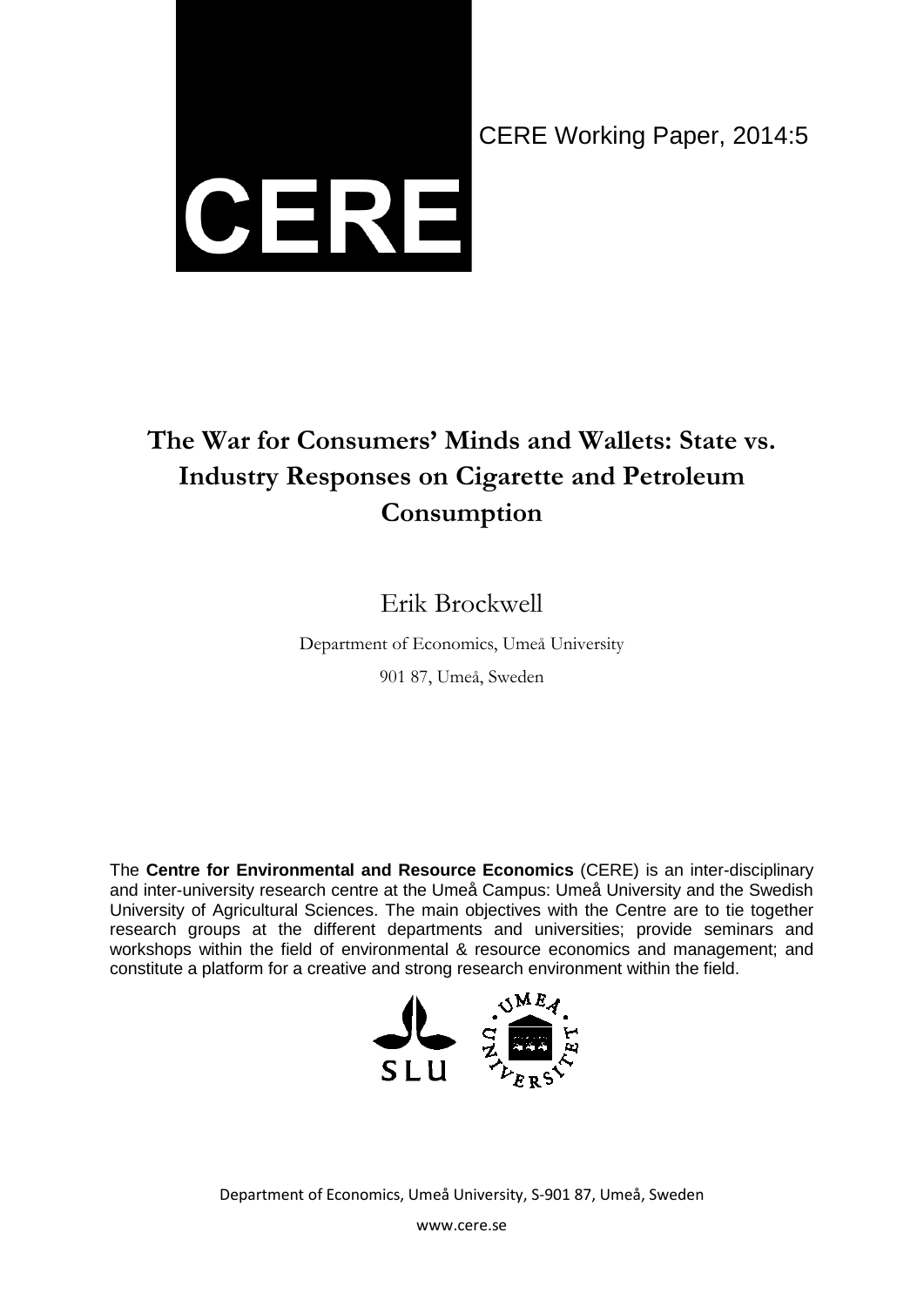## **The War for Consumers' Minds and Wallets: State vs. Industry Responses on Cigarette and Petroleum Consumption**

Erik Brockwell<sup>[1](#page-1-0)</sup>

Department of Economics, Umeå University 901 87, Umeå, Sweden 28<sup>th</sup> May, 2014

The main objective of this article is to examine the empirical effect of state and industry responses on consumption of cigarettes and petroleum in the United States from 1998-2012. Upon facing consumption choices, the consumer faces two competing sets of messages, one from the government and another from the industry. The objective of the state is to steer consumption in the right direction due to the harmful effects from consumption and asymmetric information among consumers. This is done mainly via taxation and state media expenditures. The industry, on the other hand, seeks to incentivize the public to ignore or reject state research and signals as well as maximizing net economic returns. This is mainly done via industry media and lobbying expenditures. We find that the main results indicate for cigarettes, industrial media and lobbying expenditure is statistically significant on consumption. For petroleum, we find that producer prices, state media expenditure and industrial lobbying expenditure are statistically significant on consumption. While significant results are mainly seen for media and lobbying expenditures, no significant results are seen for taxation.

Keywords: advertising; consumption; lobbying; prices; taxation; vector error correction model

<span id="page-1-0"></span> $1$ <sup>1</sup> This paper is written in connection with:

CERE (Centre for Environmental and Resource Economics) Graduate School in Population Dynamics and Public Policy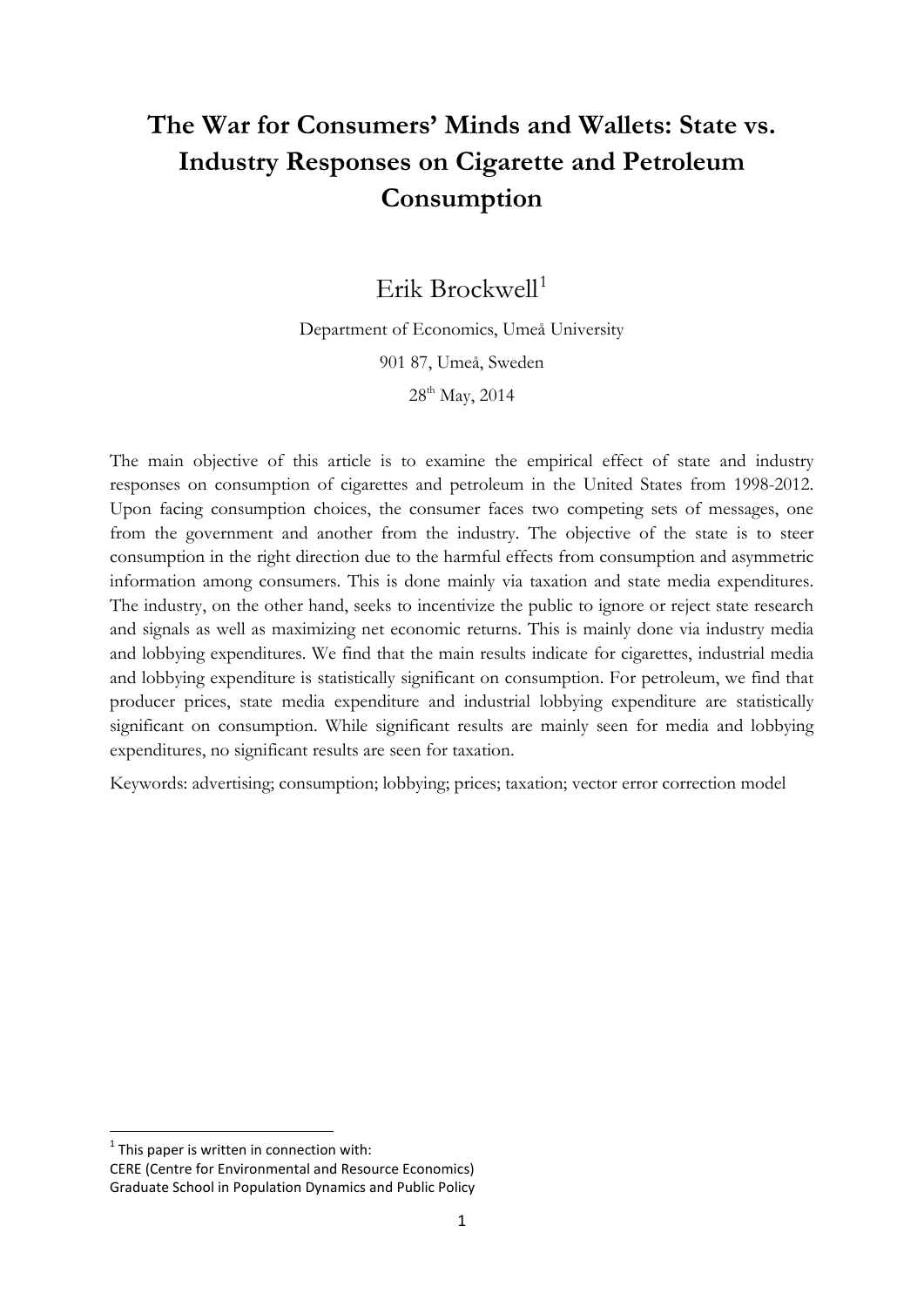## 1. Introduction

The objective of this article is to examine the effect of state and industry responses, or measures, on consumption of cigarettes and petroleum in the United States from 1998-2012. Specifically, this paper looks at the effects of the government's responses to discourage overconsumption of these harmful goods through taxation and state media expenditures. We then examine the effects from the industry's response to the government, with the purpose to increase consumption, in the form of industry media and lobbying expenditures. The key contribution of this article is a combination of these types of state and industry communication, from many data sources, to examine the empirical effect on the consumer's consumption decision.

The two commodities considered are cigarettes and petroleum fuel. Cigarettes mainly produce negative private internalities affecting the consumer privately (e.g. health care  $costs$ )<sup>[2](#page-2-0)</sup> whilst holding an additional feature of addictiveness. Petroleum on the other hand produces negative public externalities affecting the public collectively (e.g. pollution) whilst holding a feature of technical addictiveness<sup>[3](#page-2-1)</sup>.

Upon facing consumption choices, the consumer faces two competing sets of messages, one from the government and another from the industry producing the harmful commodity. The objective of the government is to steer consumption in the right direction to minimize costs to the consumer and the public. It is argued that it is irrational to consume a product that is bad for you or for the public good, and therefore many have hypothesized that the decision to consume, knowing these effects, may be based on imperfect information (Hu *et al.*, 1995a). This is due to that consumers hold only partial knowledge on the characteristics or consequences of consumption as well as the state of the world and nature (Mathewson, 1972). There is then a case for the state to intervene to correct these market failures of asymmetric information and negative internalities/externalities. On the other hand, the industry's objective is to maximize net economic returns, which in turn motivates marketing and communication campaigns.

To affect consumer choice, both groups also seek to maintain and increase their information 'stock' that is perceived by the public. Hence, information potentially has a strong effect within consumption decisions of these commodities. The key feature of this article is to determine the long-term effects, given a wide variety of state and industry responses, on which responses cause the largest impact on consumer consumption. Through time-series expenditure data, this article will conduct analysis from the years 1998 to 2012.

The rest of the article is structured as follows. In section 2, we provide a detailed background to the problem underlying the analysis. In section 3, an outline of the model used for the empirical analysis as well as a description of the data is provided. Section 4 will present the results from the analysis while section 5 will provide concluding remarks and policy recommendations.

<span id="page-2-0"></span> $<sup>2</sup>$  It is also well known that cigarettes produce negative public effects through second-hand smoke and</sup> pollution.

<span id="page-2-1"></span>This means that it is difficult to switch between alternatives and habits.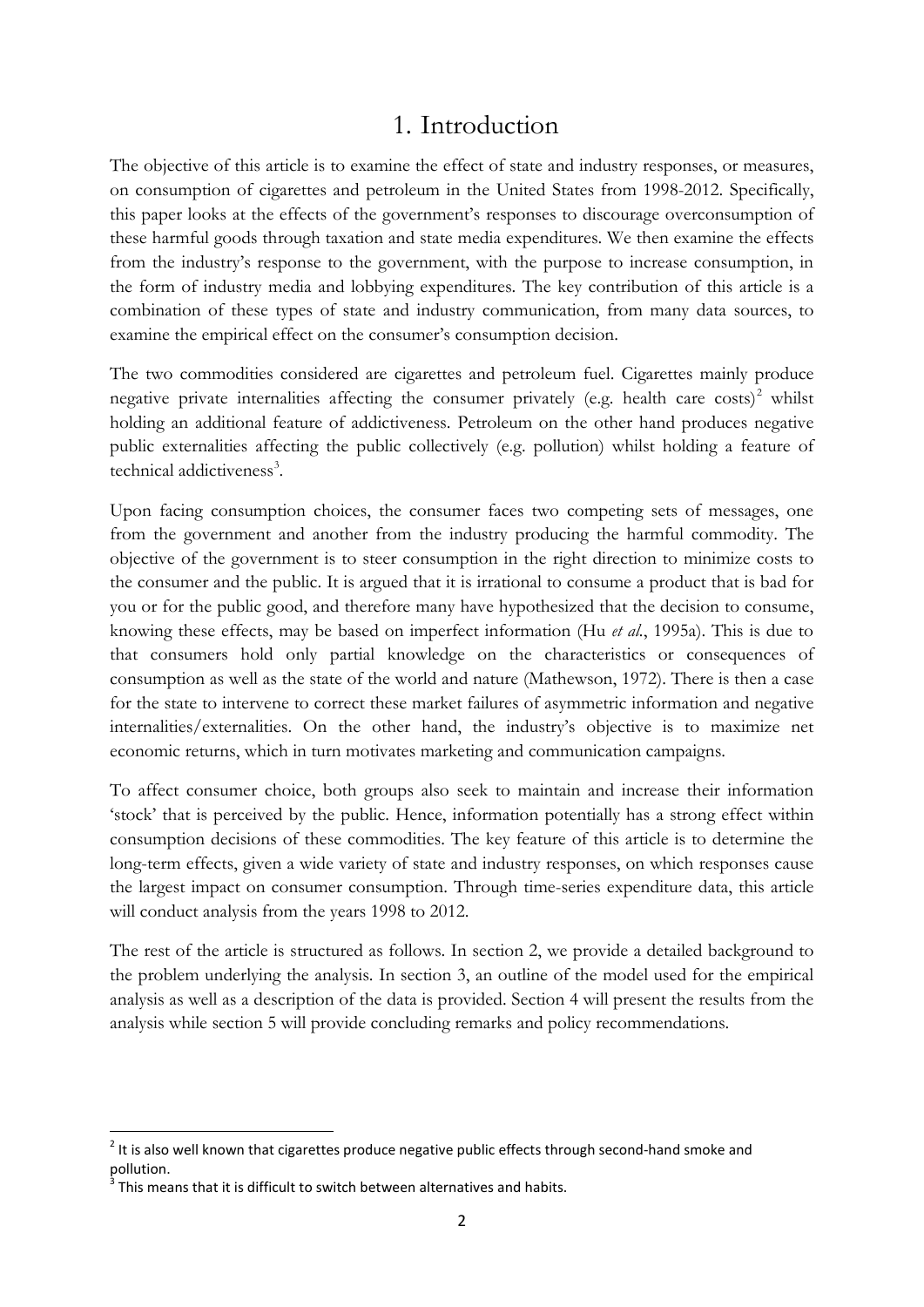## 2. Background and hypotheses

When considering governmental responses to consumption of commodities producing negative private and public externalities, the most popular policy lever of the state is taxation. This message is then reinforced by changing social norms through generating public support for control policies (e.g. tax initiatives and restrictions) as well as changing attitudes and beliefs towards consumption. It is argued while changing these social norms, the government can validate or justify regulating a legal good, sustain decreasing consumption and counter industry media responses (Jacobson *et al.*, 1997). This is often done through paid-for state media campaigns and research where the better informed government, through possession of statistics agencies along with specialized research groups, disseminates this information through mutual communication streams (Licari and Meier, 2000; Friend and Levy, 2002). Such state media campaigns can be public service announcements through various forms of media, discussions regarding research on consumption and announced descriptions of legislative introductions.

For tobacco, results find that well-funded and implemented mass media campaigns, joined with comprehensive control programs, are associated with sustained reduced consumption (Friend and Levy, 2002). However, considering the case of tobacco, we have seen from recent years, that expenditures on tobacco control media campaigns have fallen<sup>[4](#page-3-0)</sup> despite the Center for Disease Control recommending each state spend \$1-\$3 per capita to counter pro-tobacco influences and educate the public (CDC, 2004). Despite evidence for effectiveness, tobacco control media campaigns have proven difficult to sustain due to lack of spending and industrial counteradvertisements (Ibrahim and Glantz, 2007). Thus, this paper will analyze how effective media advertising has been.

State communication tackling petroleum consumption operates in a different nature than that of tobacco where advertisements do not directly ask consumers to simply stop driving or to stop buying fuel. However, research campaigns showing negative effects on the public good are communicated through various media outlets, government broadcasts, and via educational material. Furthermore, the government seeks to counter messages by the oil and gas industry who aim to downplay the severity of climate change<sup>[5](#page-3-1)</sup>. Thus this paper looks at expenditure on the U.S. Global Climate Change Research Program (USGCRP) as a measure of governmental media expenditure<sup>[6](#page-3-2)</sup>. The need for expanded research and communication has been made clear to counter the oil industry, who has spent millions of dollars on ad campaigns belittling government research and attacking U.S. energy policies as being against economic growth and 'anti-jobs' (Colman, 2012). The importance of doing something is, as stated by Hmielowski et al. (2013), that remaining uninvolved gives climate contrarians the reins to redefine how the public thinks about climate change scientists and their research.

<span id="page-3-0"></span> $4$  As of 2003, less than 3% of the potentially available \$19 billion that states received from tobacco excite taxes and tobacco settlement money is used for tobacco control programs.

<span id="page-3-1"></span><sup>&</sup>lt;sup>5</sup> As of 2013, only 63% of Americans believe that climate change is happening despite a large consensus from the scientific community that climate change poses serious risks to that climate change poses serious risks to human societies and ecosystems, which have already begun to happen (Hmielowski *et al.*, 2013; Leiserowitz *et* 

<span id="page-3-2"></span>*al.*, 2013)<br><sup>6</sup> Details of and reasoning for using the USGCRP are provided in Section 3.2.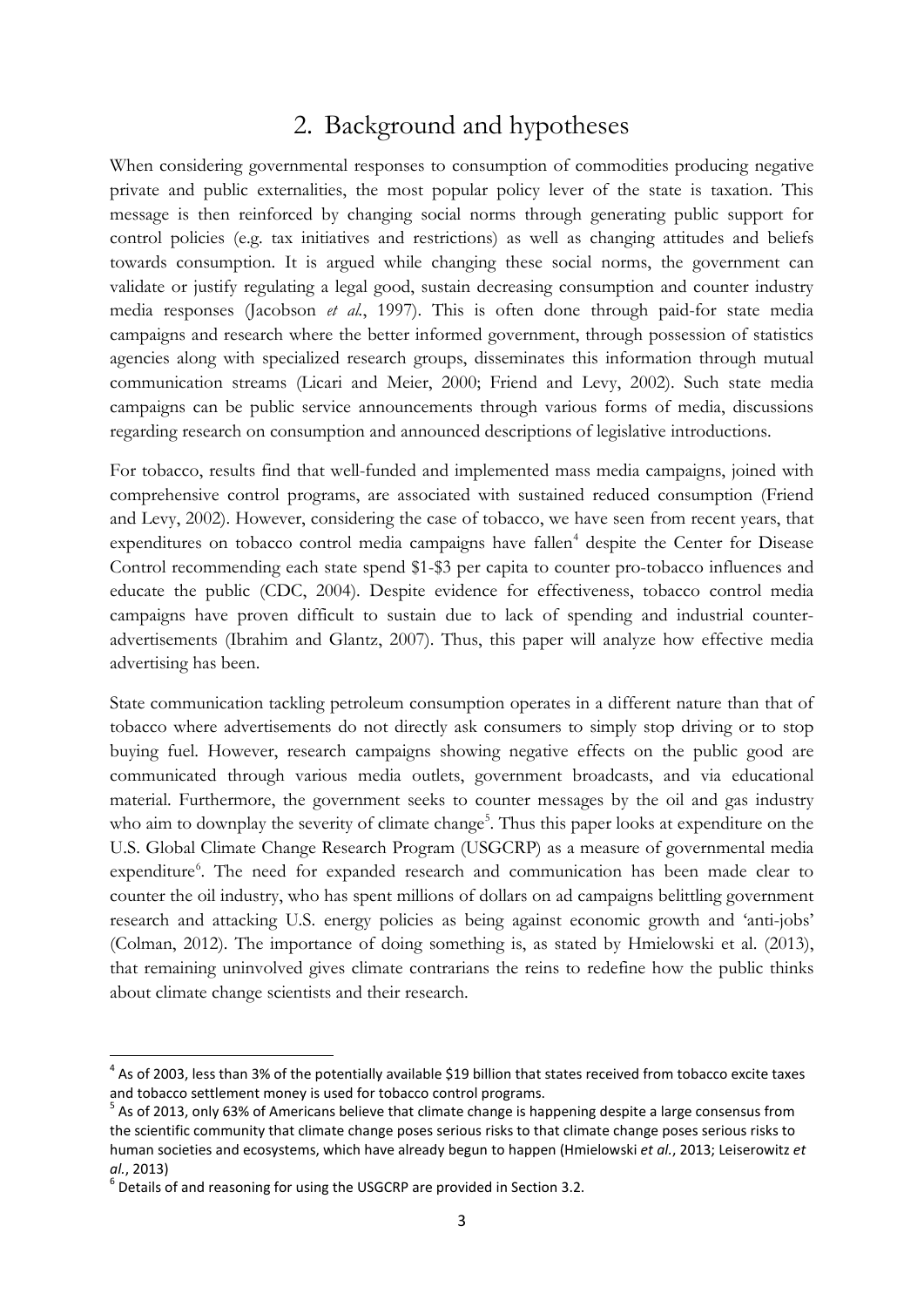The main aim of industrial communication is to incentivize the public to ignore or reject state research and signals through various motivations. This is especially the case if the state's communication is uncomfortable to believe, i.e. if there is skepticism as to the severity of the negative effects from consumption. As stated by Warner (1985) the tobacco industry's media response has three key tactics: (1) Focus is given on the non-health attributes of smoking, such as flavor, satisfaction, sex appeal, and individuality; (2) Given the mass amount of scientific evidence against smoking, the tobacco industry uses these concerns to promote "less-hazardous products" to lower the concern and stigma to the public. Furthermore, as stated by Brownell and Warner (2009), to counter research on the harmful effects of tobacco, the tobacco industry is keen on labeling this research as 'junk science', and denying the addictive and destructive nature of smoking; (3) Lastly, the largest goal is to maintain or increase market expansion amongst new consumers and for those considering quitting. Due to the highly addictive nature of tobacco, it is vital that the industry gains new long-term customers in the face of government advertisements encouraging others to quit smoking.

As with tobacco, media campaigns for the petroleum industry also seek to counter bad publicity. One of the most important tactics for the petroleum industry is combating emission constraints and green legislation. As stated by Van den Hove *et al.* (2002), to achieve this and preserve the petroleum industry as one of the most financially and politically powerful sectors, three tactics are key: (1) The industry seeks to place priority on the business implications of decreased consumption on domestic jobs and business performance; (2) The petroleum industry aims to weaken perception that consumption is causing damaging climate change;<sup>[7](#page-4-0)</sup> and (3) Lastly, priority is placed on labeling themselves as more 'environmentally friendly' with 'greener' methods of production. Due to previous oil spills, image-restoration media responses have been vital to show to the public that they are still responsible and to counter the growing anti-fossil fuel sentiment

Advertising from both industries may further common goals where government information campaigns may be seen as anti-business or holding potential political bias. Industry media campaigns may try and increase support for the domestic economy feeding opposition to alleged 'government interference' and defending the 'free-enterprise system' (Sutter, 2002).

Finally, the other major industry responses considered in this article is the role of lobbying<sup>[8](#page-4-1)</sup>. Where media expenditures are considered direct communication, lobbying may be considered to be an indirect form of communication seeking to persuade policymakers on what is good public policy. Specifically this includes influencing statements made by politicians and decisions on policy. The public is also made aware of these messages, through rules directing extensive disclosure, legislative decisions, and through politicians' statements and decisions<sup>[9](#page-4-2)</sup>. This subject fits in with the field of political equilibrium theory and characteristics of basic signaling models in game theory (Brock and Magee, 1978; Kollman, 1998). This forms a traditional rent seeking view

<span id="page-4-0"></span> $7$  This has been seen greatly in light of the 2010 BP oil spill in the Gulf of Mexico (considered the largest and most costly marine oil spill in the history of the petroleum industry) where massive fines were levied on BP and sweeping regulation was called for to prevent a future incident.

<span id="page-4-1"></span> $8$  Lobbying is defined as activity by special interests and industries to argue for specific legislation in the government.

<span id="page-4-2"></span> $<sup>9</sup>$  This may be in the form of political campaign speeches, statements on laws passed (or not passed) and</sup> organized messages to the public.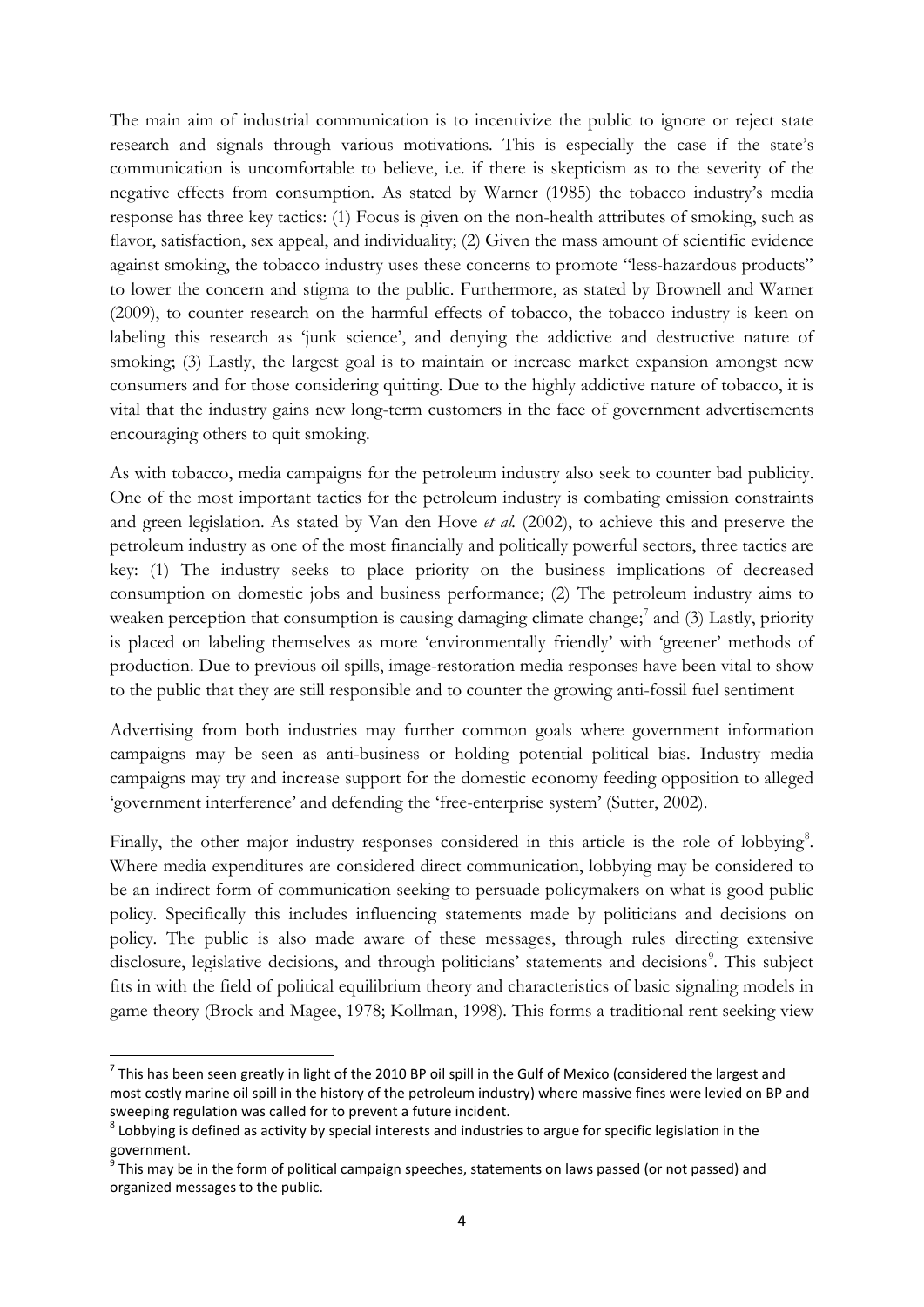of lobbying as a straightforward *quid-pro-quo* exchange of money for political decisions. If the interests of the policymaker and the industry conflict, a strictly positive contribution is required to enhance the credibility of industry reports on the reasons they require support (Lohmann, 1995). A key dynamic of industrial lobbying is that such expenditures can be a long-term investment which may not bear fruit right away (Kang, 2011)

It is argued that many politicians have maintained the message from the tobacco and petroleum industries or reversed earlier held positions. Considering climate change, 2012 presidential candidate Mitt Romney in June 2011 stated, "[…] *I believe based on what I have read that the world is getting warmer, and number two, I believe humans contribute to that*". However, in October 2011, one might argue that Romney reversed his views stating, "*My view is that we don't know what's causing climate change on this planet, and the idea of spending trillions and trillions of dollars to try and reduce*  $CO<sub>2</sub>$ *emissions is not the right course for us*", whilst advocating aggressive oil production (Otto, 2012). Overall, the public may accept lobbying as benefiting the policymakers' work and a potential help in avoiding bureaucratic errors. However, lobbying may instead have the opposite effect than intended due to the negative perception held by the public where these forms of contributions may be seen as another form of manipulation, corruption, or bribery.

Authors have extensively debated the effectiveness of the tobacco and petroleum lobbies. For example, it is argued that the power of the tobacco industry to sway politicians has decreased over the years where a growing number of people view tobacco lobbying efforts very negatively, and as public health programs have become more successful (Givel and Glantz, 2001; Trochim *et al.*, 2003). Politicians may also choose to ignore these industries in spite of their contributions due to the unfavorable association with the lobby and the social costs of increased consumption on negative externality producing commodities (Brock and Magee, 1978). For petroleum lobbying, many authors (Kolk and Levy, 2001; Gelbspan, 2004; Kolk and Pinkse, 2007) have noted that the effectiveness of lobbying has increased over the years in persuading the politicians and the public alike through claims that climate change science is exaggerated and that green policies will only hurt the economy. It is claimed the result has been decreased legislation and taxes while maintaining high levels of consumption. From a study of lobbying in the energy sector, Kang (2011) states that environmental regulations also directly impacts the competitive advantage based on the current level of cleaner production technologies. Thus many companies in the energy industry seek to lobby the government. Here, the petroleum lobby forms the largest lobbyist spending group in Washington. This article will explore these claims and whether lobbying has had a net positive or negative effect on consumption.

Quite a few empirical articles have considered the subject of evaluating state or industry media advertising but few have considered empirically the effect of both on the state level (none on the national level). Hu *et al.* (1995a) studies the state antismoking media campaigns against industry media campaigns on cigarette consumption in California from 1980 to 1993. Through quarterly data on cigarette consumption and taxes per pack of cigarettes, California's antismoking media campaign is measured in terms of media placement expenditures by the Tobacco Control Section in the California Department of Human Services. Furthermore in Hu *et al.* (1995a), data on industrial media expenditure is obtained through quantifying total pages of cigarette advertising in Life magazine distributed in California. Hu *et al.* (1995a) employs a time series model with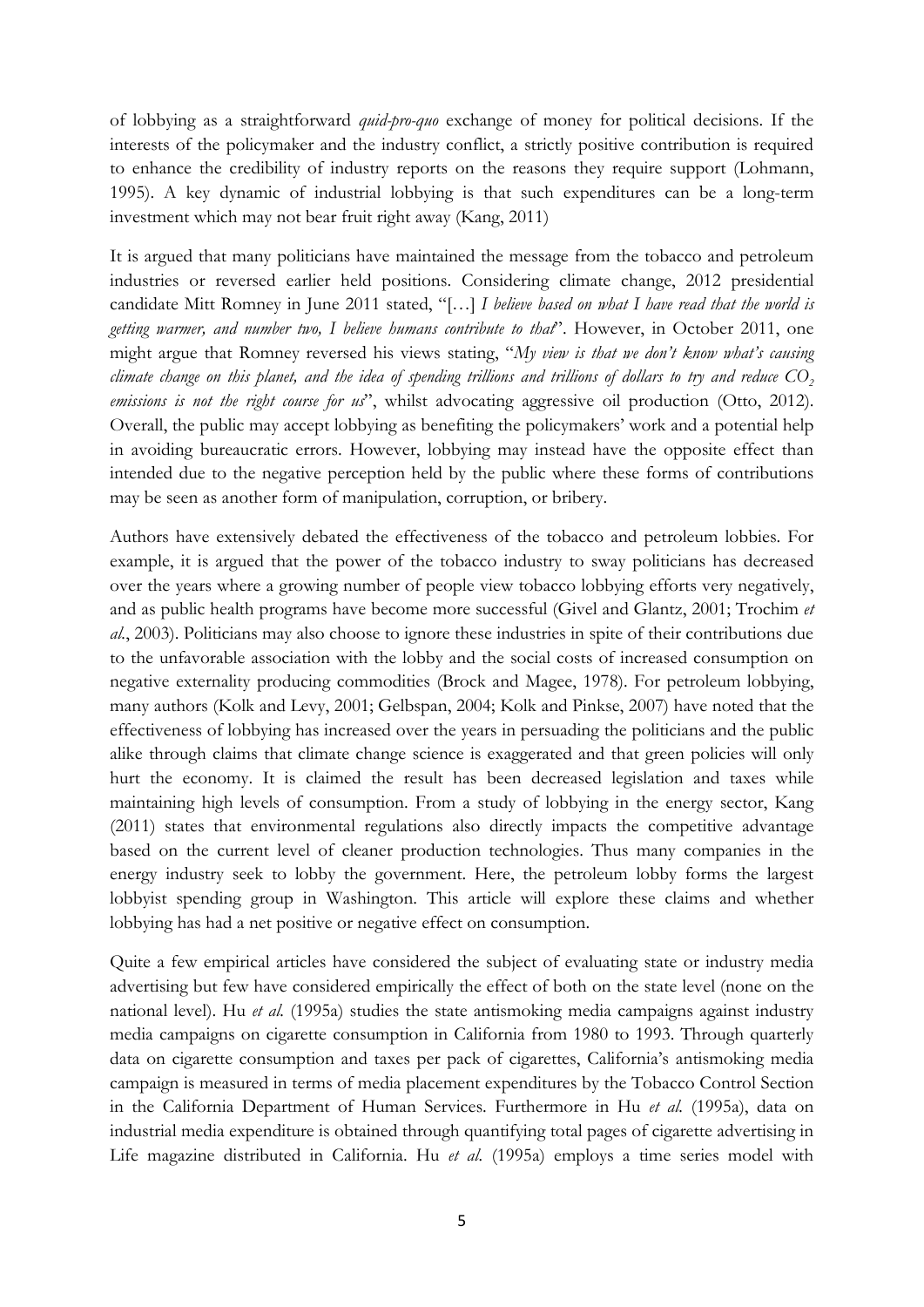explanatory variables including a time trend, quarterly dummy variables, California's state tax, the federal tax rate, retail price (minus state tax) as well as state and industrial media variables.

From Hu *et al.* (1995a), results show that the state media campaign has a statistically significant negative effect on cigarette consumption and the industry media campaign has a statistically significant positive effect on consumption. Other effects show that the state tax rate on cigarettes, the federal tax rate and time trend show statistically significant and negative impacts on cigarette consumption. This study departs from Hu *et al.* (1995a), and expands upon it as it examines the effects of taxation and state media campaigns along with the industrial counterbalancing response. A further key feature that this article will use an alternative methodological procedure to achieve these aims.

Another contribution that this study provides is that we expand upon previous empirical studies which have focused mainly on media advertising as the central form of communication without consideration for more implicit communication in the political field through lobbying. Hu *et al.* (1995b) alluded to the effects of lobbying by quoting Begay *et al.* (1993) that for California, lobbying efforts may have been cost-effective for the tobacco industry compared to countering the state's media campaign. This provides a potentially valuable research area to explore. Through much discussion on the importance and effectiveness of lobbying, lobbying is said to have a sporadic or unknown effect where, "*sometimes these campaigns have their effects – just as rain sometimes follows the rainmakers' dance*" (Kollman, 1998). However as Kollman (1998) states, most of the conclusions of the influence of contributions may have something to do with the lack of research on this topic which shows the importance of such a study in this article. While this article does not aim to explore why the patterns of lobbying have changed over the years, reasons behind this trend are unclear.

While many, as with tobacco, have explored the effect of state research and industrial media advertising concerning petrol, there have been no articles to the author's knowledge which have empirically considered the effects together. Much literature (Levy and Newell, 2000; Levy, 2005) has alluded to the fact that more studies should be conducted to analyze the effects of state and industry responses to climate change as well as an analysis on legislation, which forms a central part on the U.S. climate change strategy.

The key contribution of this article is that we attempt to bring together the effects on consumption from state and industry media expenditures as well as the effects on lobbying from the tobacco and petroleum industries.

## 3. Methodology

This section details the model and provides a description of the data used in the empirical analysis. The underlying framework for the econometric model is that consumers base their consumption decision on their preferences for goods and their budget constraint, given the information they have on the characteristics of the goods. This means we may model consumer demand as a function of prices, income and consumers' knowledge about the characteristics of the good. Paramount to this study is that we allow consumers' perception about the characteristics of the good to be affected directly by information campaigns by the state,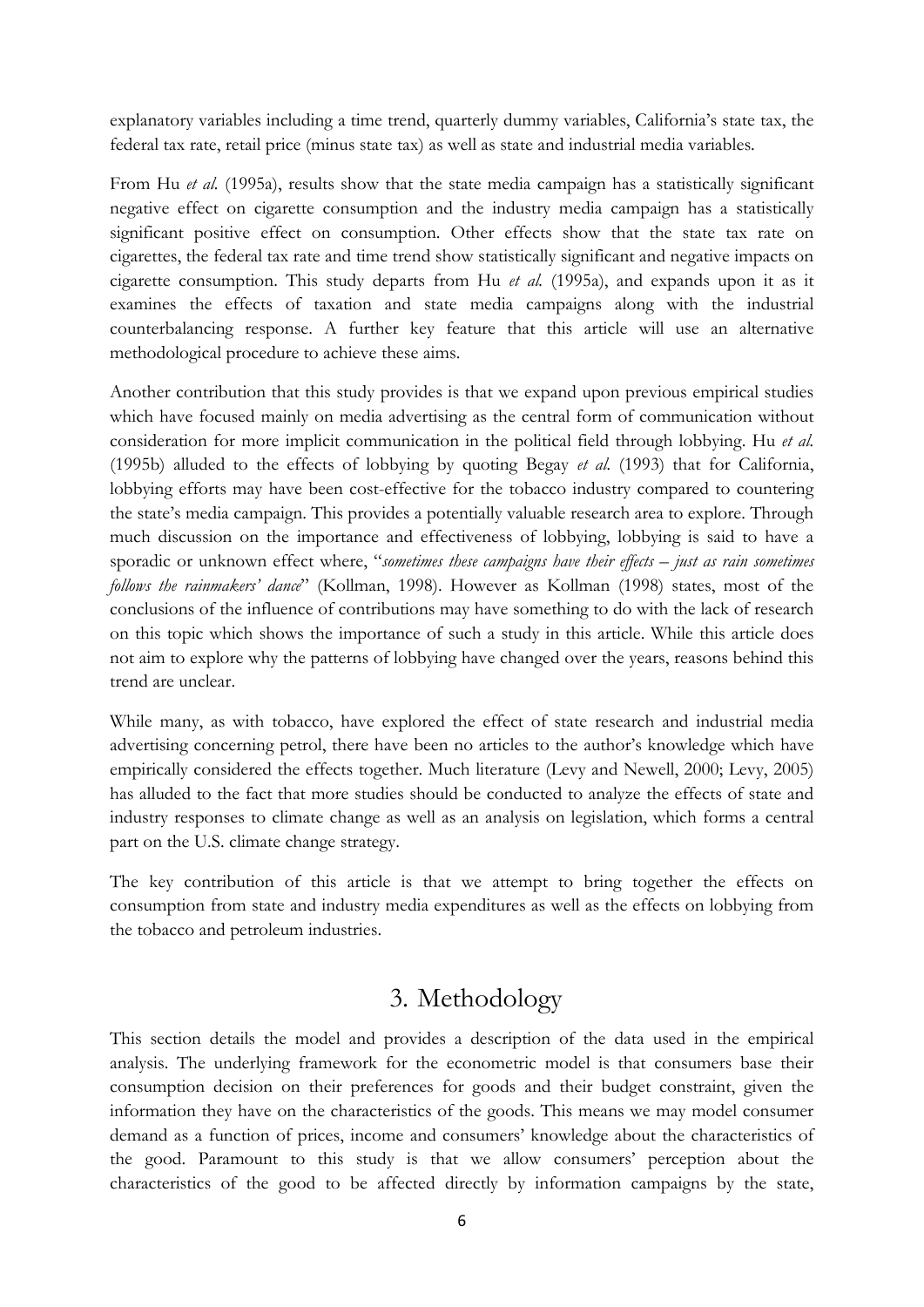marketing campaigns by the industry and indirectly through industry lobbying as discussed above. To accomplish this, this paper employs a Vector Error Correction Model (VECM) approach as originally employed by Davidson *et al.* (1978), Hendry and von Ungern-Sternberg (1981), and Salmon (1982). The advantage of using a VECM model, as opposed to a standard Error Correction Model (ECM) is that there is less uncertainty of directional causality between variables. This is especially the case where there are more than two variables under consideration.

## *3.1 Modeling approach*

Not many topics in economics are longer or deeper than the literature on the household's decision to consume or save their available income. We know that prices are a key part of influencing consumption as the price effect directly impacts the budget constraint where typically we would expect that an increase in price would lead to a fall in consumption. These consumer prices consist of the producer price from the industry and taxes added by the state. Income is another key factor affecting consumption. As a consumer's budget constraint would rise, due to an increase in disposable income, the consumer is able to consume more. This is especially the case for luxury items which may impact consumption of other substitute items.

However, alongside variables directly influencing the consumer's budget constraint are exogenous vectors from other sources which affect the information stock or welfare function of the consumer. For the state, as their goal is to reduce consumption of cigarettes and petroleum, it is key for the state to control the narrative on how the public perceives the product's impact on the public and private good. In this article, this is done primarily through state paid media expenditures to educate the public on the negative effects of consuming cigarettes and petroleum. Through increasing this information, the welfare effect from consumption would be, in theory, lessened where a negative effect would be reinforced in the consumer's information set.

On the other side, the industry seeks to counter these messages by the government to improve their own financial performance through increased or sustained consumption. Industrial media advertisements would seek to promote use through convincing the public that the negative effects from consumption are not that great. Additionally for tobacco industries, these advertisements seek to promote enjoyment of smoking to fuel addiction. To counter political messages, through implicit communication, industrial lobbying also aims to promote consumption through lobbying politicians. This would be through state messages, controlling the narrative and countering taxation increases. Each industrial communication method would have the aim to increase welfare from consumption and decreasing the information stock from the government. Hence an increase in these measures would in theory be expected to raise the level of consumption.

As mentioned in previous sections, it is appropriate to consider information from media campaigns, lobbying and political contributions as having a cumulative information effect as a stock variable, as opposed to the traditional flow-variable concept. A consensus of previous studies (Hamilton, 1972; McGuiness and Cowling, 1975; Baltagi and Levin, 1986) has stated that this is a relevant assumption as advertising takes time to achieve the intended effects on providing missing information to the consumer. In the long-run, these stock effects, and issues of depreciation of these stock effects, are implicitly included within the model.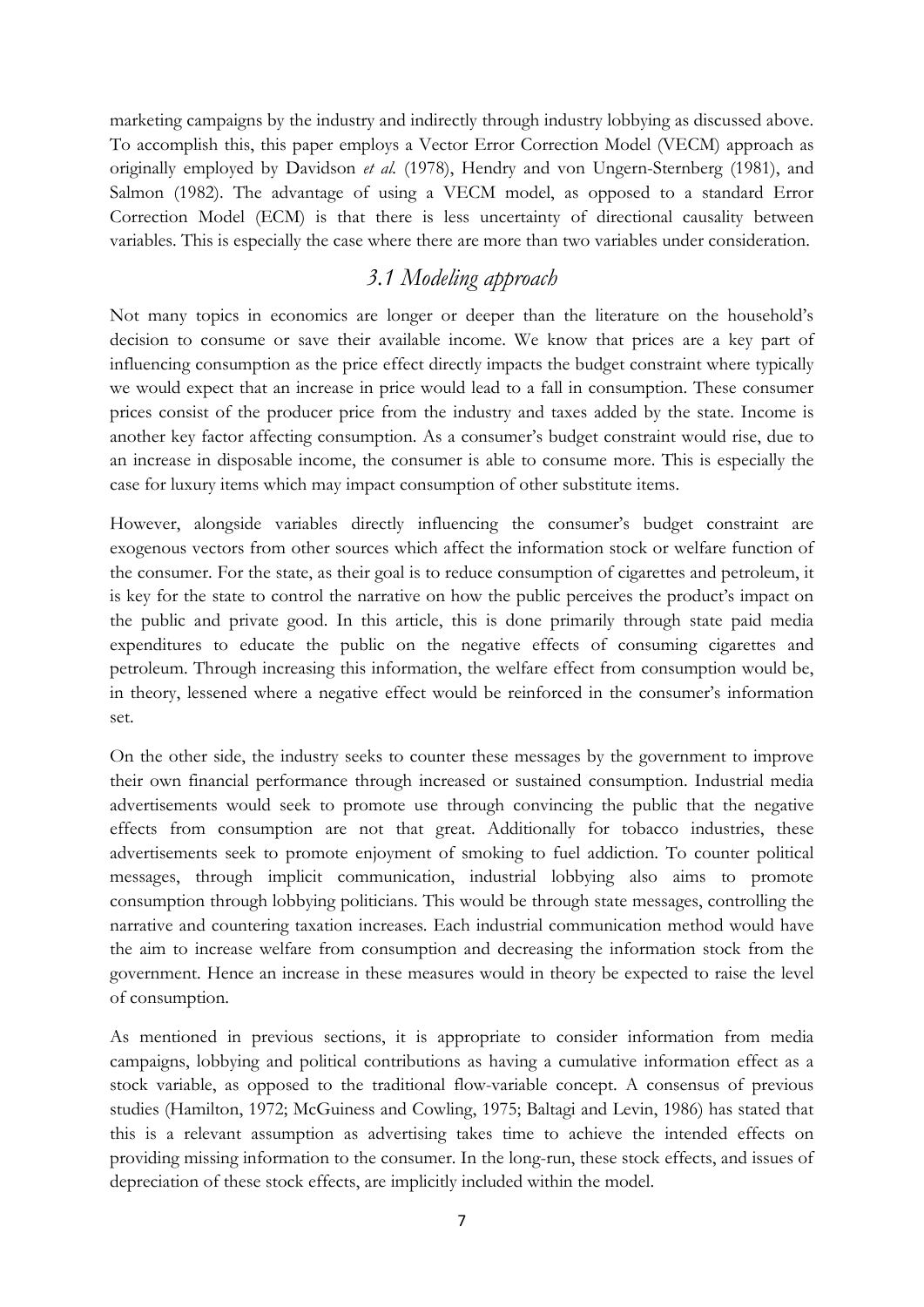Given the basic framework described above, the demand function for a particular good can be expressed as:

$$
C = f(P, T, GM, IM, LOB, GDP)
$$
\n<sup>(1)</sup>

where *C* denotes consumption of cigarettes or petroleum; *P* denotes the producer price; *T* denotes the excise tax rate; *GM* denotes state media expenditure; *IM* denotes industry media expenditure; *LOB* denotes industry lobbying expenditure; and *GDP* is a proxy for income. This essentially shows that consumption is a form of prices, income and various exogenous factors that are assumed to affect the consumer's information set concerning the good, hence affecting their preferences for the good.

Since the underlying framework for the empirical analysis is a VECM, we start by considering a reduced-form VECM model with K variables expressed as in (2):

$$
\Delta y_t = \Pi y_{t-1} + \Gamma_1 \Delta y_{t-1} + \dots + \Gamma_{\rho-1} \Delta y_{t-\rho+1} + u_t \tag{2}
$$

where  $y_t = (y_{1t}, ..., y_{Kt})'$  is a  $(K \times 1)$  vector, which is defined as  $y = \{C, P, T, GM, IM, LOB, GDP\};$  for  $\Gamma_i$ ,  $i = 1, ..., \rho - 1$  are  $(K \times K)$  short-run coefficients where  $\rho$  denotes the terminal period or how many lags are included in the analysis;  $\Pi$  is a  $(K \times K)$  matrix containing the loading matrix coefficients  $\alpha$  and cointegration vectors  $\beta$ , where both  $\alpha$  and  $\beta$  are of dimension  $(K \times r)$  and a rank *r*. Lastly,  $u_t = (u_{1t}, ..., u_{Kt})'$  denotes a Kdimensional white noise process where  $E(u_t) = 0$ ,  $E(u_t u_t') = \Sigma_u$ , and  $E(u_t u_s') = 0$  for  $s \neq t$ . We have that the covariance matrix  $(\Sigma_u)$  is assumed to be non-singular if not otherwise stated. For a further derivation, please see Appendix A. As a result, short-run coefficients are given across each variable and for each variable. However, to get long-term coefficients for consumption, which is set as the dependent variable, separate equations form the variables in the system of equations are normalized on consumption to get the cointegrating vector.

The next step in the empirical methodology is to test for unit roots in the time series variables due to the concern of spurious regressions and its importance in the time series literature, especially variables with trending behavior which is common in economic variables, especially macro variables. It is important to know if the variables are stationary or trending and whether they are cointegrated if trending in order to propose the appropriate econometric method for the analysis. If the statistical characteristics of the time series, such as mean and variance, are constant over time, this implies a stationary process. To test for stationarity of our variables, the Augmented Dickey-Fuller test is implemented. The basic form of the Augmented Dickey-Fuller (ADF) test is given by the following equation on a variable with a constant term and trend:

$$
\Delta y_t = \sigma + \beta T + \delta y_{t-1} + \gamma_\rho \sum \Delta y_{t-\rho} - u_t \tag{3}
$$

where  $\sigma$  denotes the constant term;  $\beta T$  denotes the trend; and  $u_t$  denotes the error term. The ADF test hence includes the augmentation terms which are the lag terms of the dependent variable. Here the null hypothesis, H<sub>0</sub>, is that  $\delta = 0$  implying a unit root. The alternate hypothesis, H<sub>A</sub>, is that  $\delta \neq 0$  implying stationarity.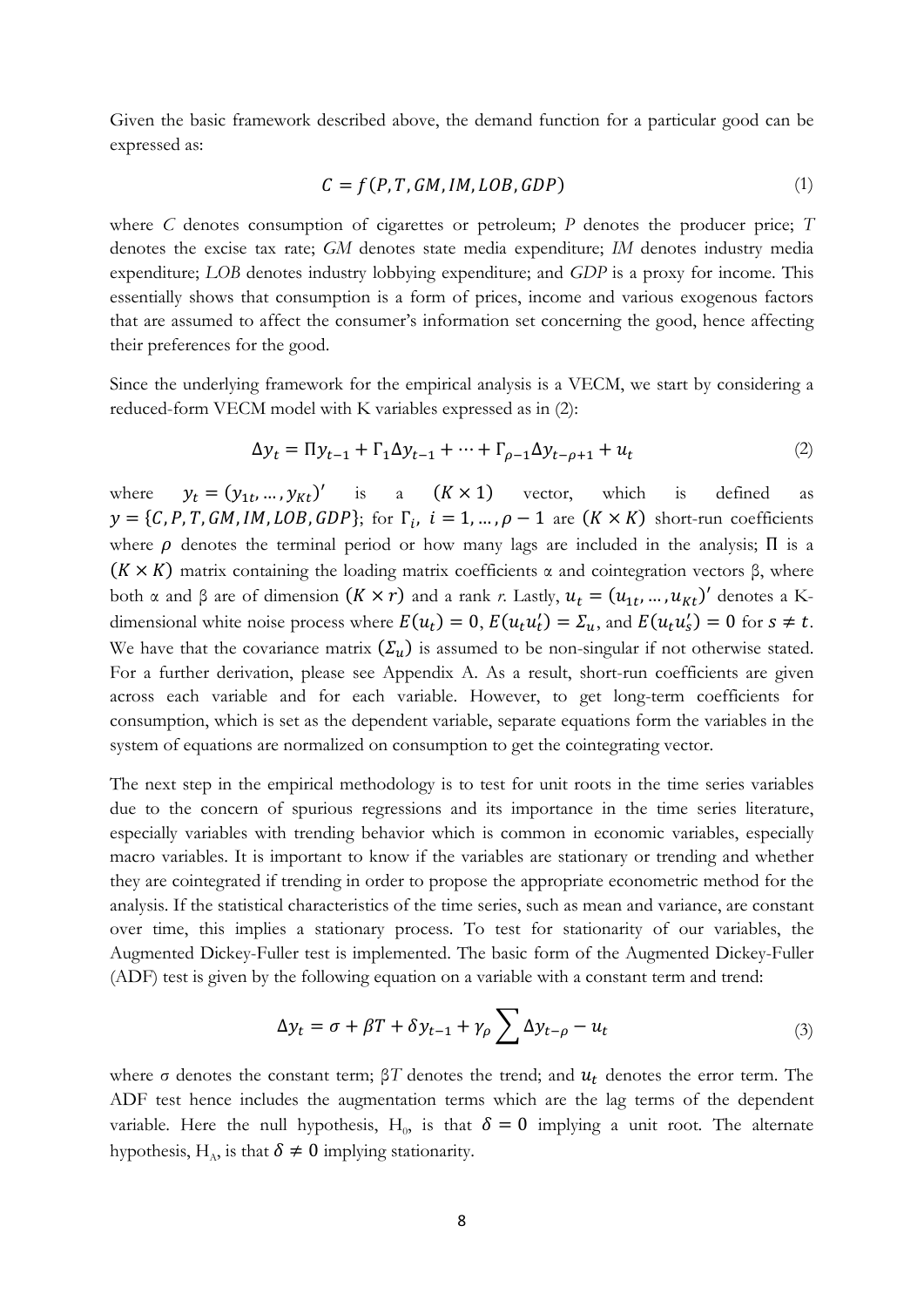If the unit root test reveals non-stationary series or a mixture of I(0) and I(1), it is then important to test for long-run relationship between the series in the model to avoid estimating a spurious regression. To determine the number of cointegrating equations in a vector error correction model, this study uses the Johansen test for cointegration. This is based on the study by Johansen (1995) which implements three types of methods for determining the number of cointegrating equations, or rank (*r*). The first method being Johansen's "trace" statistic method; the second is the "maximum eigenvalue" statistic method; and the third method selects *r* to minimize an information criterion. The null hypothesis of the trace statistic is that there are no more than r cointegrating relations. By restricting the number of cointegrating equations to  $r$ , this implies that the remaining eigenvalues are zero. This is shown by equation  $(4)^{10}$  $(4)^{10}$  $(4)^{10}$ :

$$
-T\sum_{i=r+1}^{K}\ln(1-\hat{\lambda}_i)
$$
\n(4)

where T is the number of observations and  $\lambda_i$  are the estimated eigenvalues. For any given value of *r*, large values of the trace statistic are evidence rejecting the null hypothesis that there are *r* or fewer cointegrating equations.

In the case that no cointegration is discovered, alternative methods can be used to establish links between variables. Methods such as the Vector Autoregression (VAR) model with Granger causality tests may be used. This test is detailed further by Engel and Granger (1987) and Lütkepohl (2006). If we may detect cointegration within our time series, this implies that that there exists a long term relationship between them where we may apply the Vector Error Correction Model (VECM) to evaluate the long-run effects (and short-run properties) of the cointegrated series.

### *3.2 Description of the Data*

This paper uses readily available quarterly time series data covering the years 1998-2012 from various data sources for the United States. The reason why the United States is chosen is that certain data on lobbying and media expenditures is easier to obtain for the United States than for Europe. Considering the data required, we do not look on the state-by-state level as much of the data is incomplete or unobtainable and thus we look to avoid an incomplete study. Lastly, we begin from the year 1998 as this is the first year that data on lobbying is available on the public record.

Consumption for tobacco is calculated as cigarettes consumed per capita whilst petroleum products are consumed per barrel (thousands) consumed per capita, respectively. These values are taken per capita to account for changes in the population. Population data is given by the United States Census Bureau. Quarterly values for cigarette consumption (per unit) are taken from the Alcohol and Tobacco Tax and Trade Bureau in the Department of the Treasury. We count cigarettes only as data on other forms of tobacco is not readily available for the timeline to the author's knowledge. As other forms of tobacco (chewing tobacco, snuff, etc.) form a small fraction of the total tobacco consumption, this should not lead to any estimation errors.

<span id="page-9-0"></span> $10$  As explained in Johansen (1995, chapters 11-12)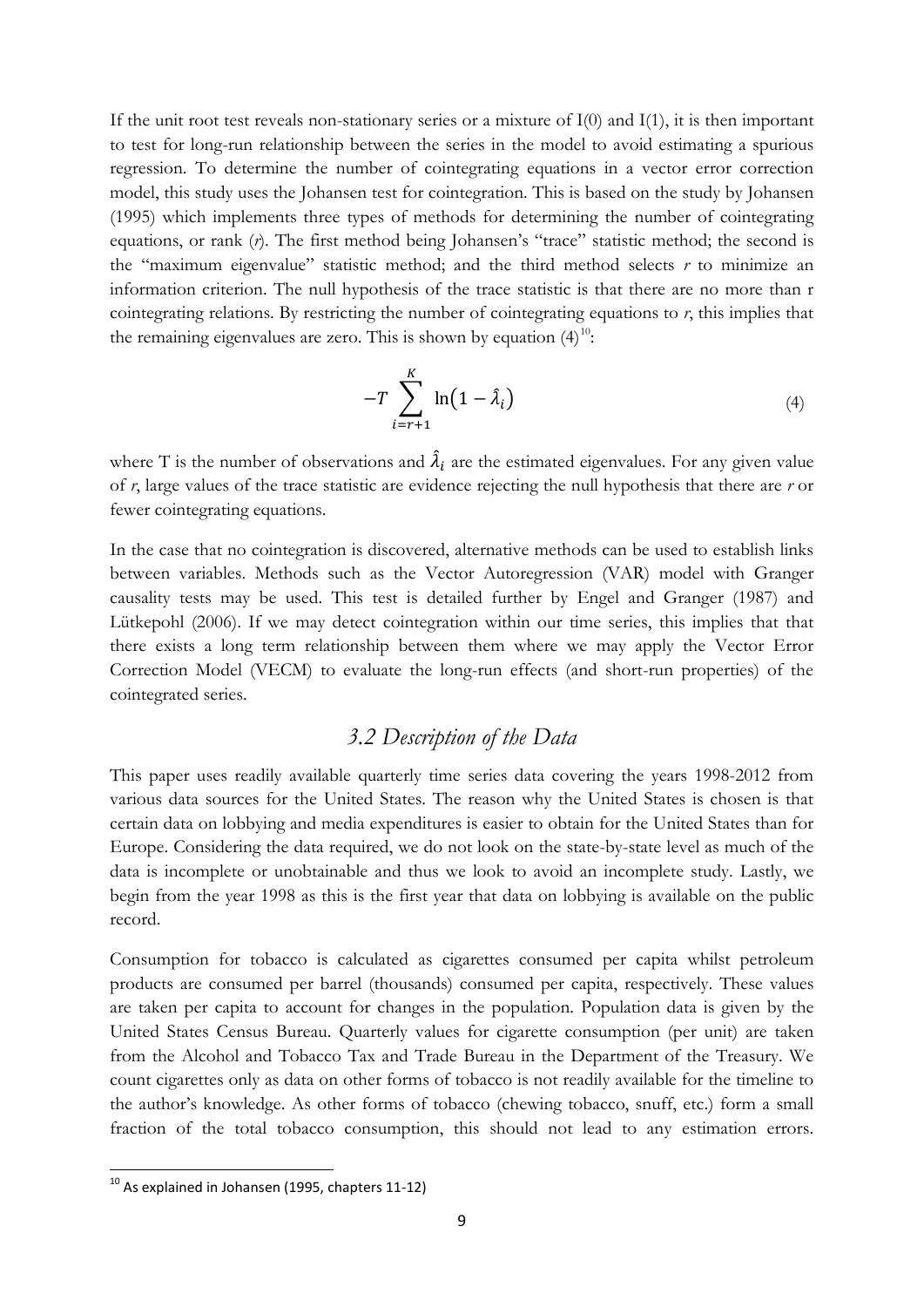Petroleum consumption (in thousand barrels per day) refers specifically to distillate fuel oil and liquefied petroleum gases. Quarterly consumption data for this is given by the US Energy Information Administration (EIA). From Appendix B in Tables 1.1 and 1.2 for tobacco and petroleum, respectively, we see that consumption of cigarettes has steadily decreased over time at almost a constant rate. For petroleum, following an increase in consumption from 1998-2000, we see a steady decline in consumption on average.

Quarterly data for price is given by the producer price for cigarettes and petroleum excluding federal taxes in current prices. This producer price data is given as indices taken at the national or federal level where producer prices do not vary state by state. This is the most convenient method given availability of the data. This data is obtained from the United States Department of Labor Bureau of Labor Statistics (BLS). We see in Table 2.1 (Appendix B) for tobacco that producer prices seem to have steady climbed over time. For petroleum, in Table 2.2, producer prices have risen at a greater level over time apart from a drop in prices in 2009. Tobacco excise tax, measured in cents per pack of 20 cigarettes, is obtained quarterly from the average across all fifty states. This data is obtained from the Department of Health and Human Services Centers for Disease Control and Prevention (CDC). Likewise, the same principle is done for excise tax on petroleum products where quarterly data is obtained as an average across all states but measured in cents per gallon. This data is obtained from the U.S. Department of Transportation Federal Highway Administration (FHWA). We see in Table 3.1 (Appendix B) for tobacco that taxes rose at a gradual rate from 1998 to 2001 but rose quicker from 2002 to 2010 before slowing down again after. For petroleum, in Table 3.2, we see a steady increase in taxes over time on average, but less of an increase over time than for tobacco.

GDP measures, controlling for income are also included to detail how the income of a country may affect consumption. Data for GDP levels (measures in billions US\$) was provided by the U.S. Bureau of Economic Analysis.

This article provides two separate measures for state advertising spending on tobacco and petroleum. As monetary variables it is appropriate to deflate these variables based on the current level of consumer prices and thus we use the quarterly U.S. Consumer Price Index (CPI) (1997 = 100) given by the BLS. Tobacco industry state advertising spending is provided annually by the Campaign for Tobacco-Free Kids database on state spending vs. tobacco industry marketing. From Appendix B, Table 4.1, we see that state expenditures on media have had an irregular pattern, as it rose sharply from 1999 to 2000. However, since then, media expenditures have, on average, fallen.

As mentioned for state ad spending concerning petroleum<sup>[11](#page-10-0)</sup>, the nature of advertising spending is not as it is with tobacco. Instead, we use data provided for the U.S. Global Climate Change Research Program (USGCRP) on research and transmission of results through various outlets as a measure of the state response. Data for the USGCRP is provided by the U.S. Global Climate Change Research Program<sup>[12](#page-10-1)</sup> where financial reports are released annually. The USGCRP was established as described in the Global Change Research Act of 1990. Through thirteen agencies in the government, the USCGRP conducts research and trends on the level of climate change

<span id="page-10-0"></span><sup>&</sup>lt;sup>11</sup> See Section 2

<span id="page-10-1"></span><sup>12</sup> U.S. Global Climate Change Research Program - http://www.globalchange.gov/home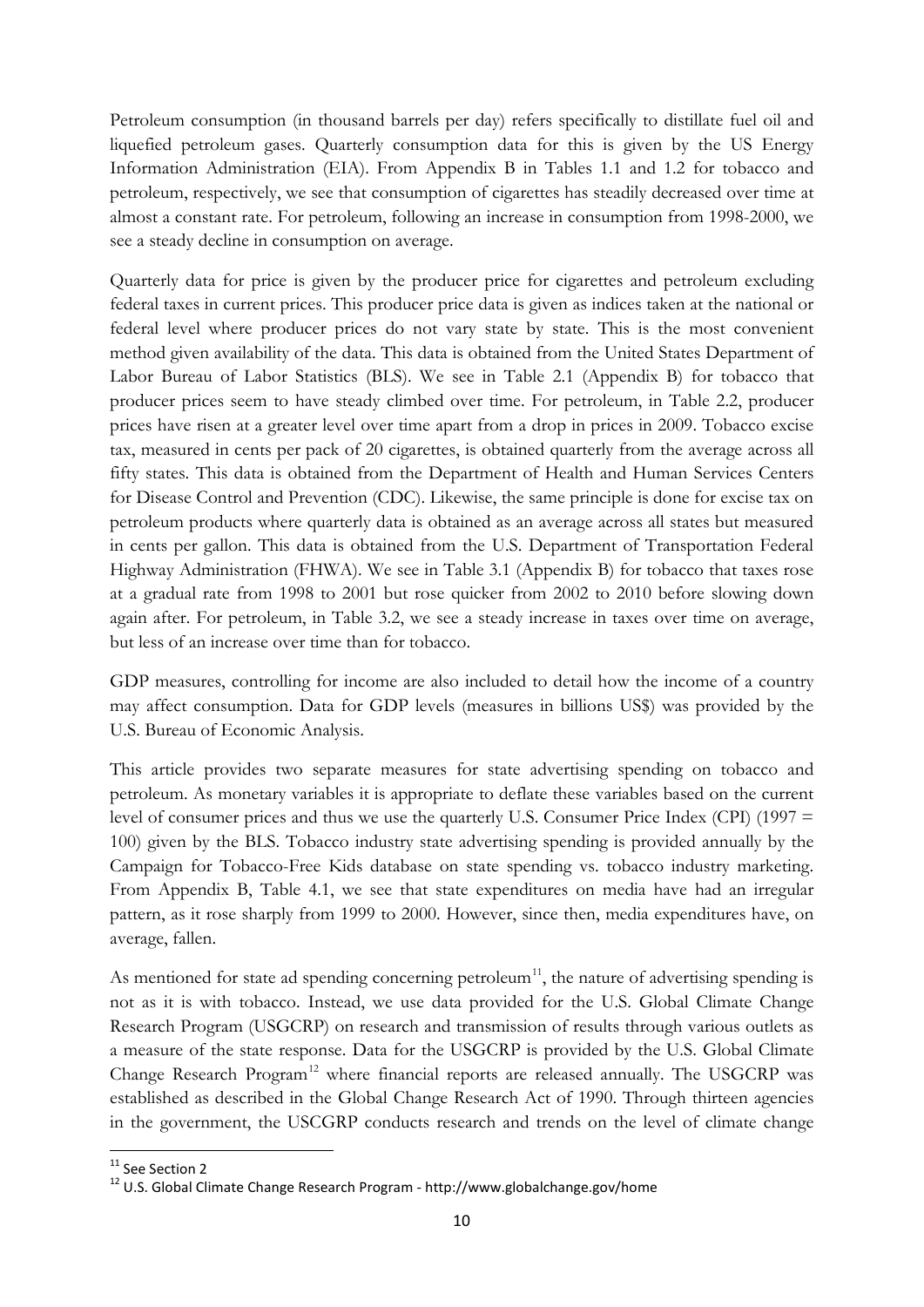from energy use while providing suggestions on how to mitigate these problems. The final goal of the USGCRP is to communicate and educate to broaden public understanding of climate change through: (1) strengthening communication and education research; (2) reach diverse audiences; (3) increase engagement by the public; and (4) cultivate the scientific workforce. From Appendix B, Table 4.2, we see that state expenditures on media show, as for tobacco, a very irregular pattern. However, on average we see that there is a decrease in expenditures over time.

Considering industry media expenditures, as monetary variables these are again deflated by the quarterly US CPI index. Tobacco industry ad spending is provided annually by the Campaign for Tobacco-Free Kids database on state spending vs. tobacco industry marketing. We see from Table 5.1 in Appendix B that industry media expenditures on tobacco rose steadily from 1998 to 2003. However, since 2004, media expenditures have been gradually decreasing to a final position less than that in 1998.

Comprehensive and consistent quarterly data on petroleum industry media expenditures is, however, particularly difficult to obtain and not readily available. Thus, a measure for media expenditures is done via proxy as explained. As suggested by the Union for Concerned Scientists, on average the petroleum industry spends 8% of its total profits on advertising and marketing. Using this benchmark, may not be a fully accurate representation of advertising spending but holds as an approximate figure for this study. Data on profits is given annually by the IEA (International Energy Agency). Using a sensitivity analysis, by altering marginally the percentages spent on petroleum industry advertising by  $2\%$  in either direction, it is found that these changes do not alter the significance of our results for our main variables of interest. Thus we can say that this benchmark for petroleum industry advertising may be an appropriate proxy. We see from Table 5.2 in Appendix B that industry media expenditures on petroleum have on average increased sharply from 1998 to 2007. Since 2008, following a political regime change, expenditures dropped sharply from 2008 to 2009 before increasing sharply again in 2010. However, since 2011 expenditures have dropped once more to levels less than what was seen in 2004.

Quarterly data on lobbying was provided from The Center for Responsive Politics and checked against records provided by the U.S. Federal Commission from 1998 to present date. Due to data restrictions, lobbying data from 1998 to 2007 was provided on a mid-year and year-end basis before quarterly reports were published. A figure of lobbying trends from 1998-2012 can be found in Appendix B for the tobacco industry (Figure 6.1) and the petroleum industry (Figure 6.2). Here, we see that the tobacco industry has seen lobbying fall where in the (first quarter) the tobacco industry was the largest lobbying industry at \$24.5 million and in 2012 (fourth quarter) the amount was lower at \$6.6 million. This big drop in lobbying expenditures from 1998 to 2000 can be attributed to massive fines and settlements costing the industry billions of dollars as the tobacco industry became a prime target for many citizen groups and politicians (LaRussa, 2010). However, since 2000, tobacco lobbying expenditure has not changed dramatically.

However, for petroleum industry lobbying (Table 6.2), expenditures have grown quite dramatically from \$15.8 million in 1998 (first quarter) to \$36.5 million in 2012 (fourth quarter) with a long history of strong influence in Washington. Before, 2008, petroleum lobbying has remained fairly constant. It is argued that from the start of the presidency of George W. Bush in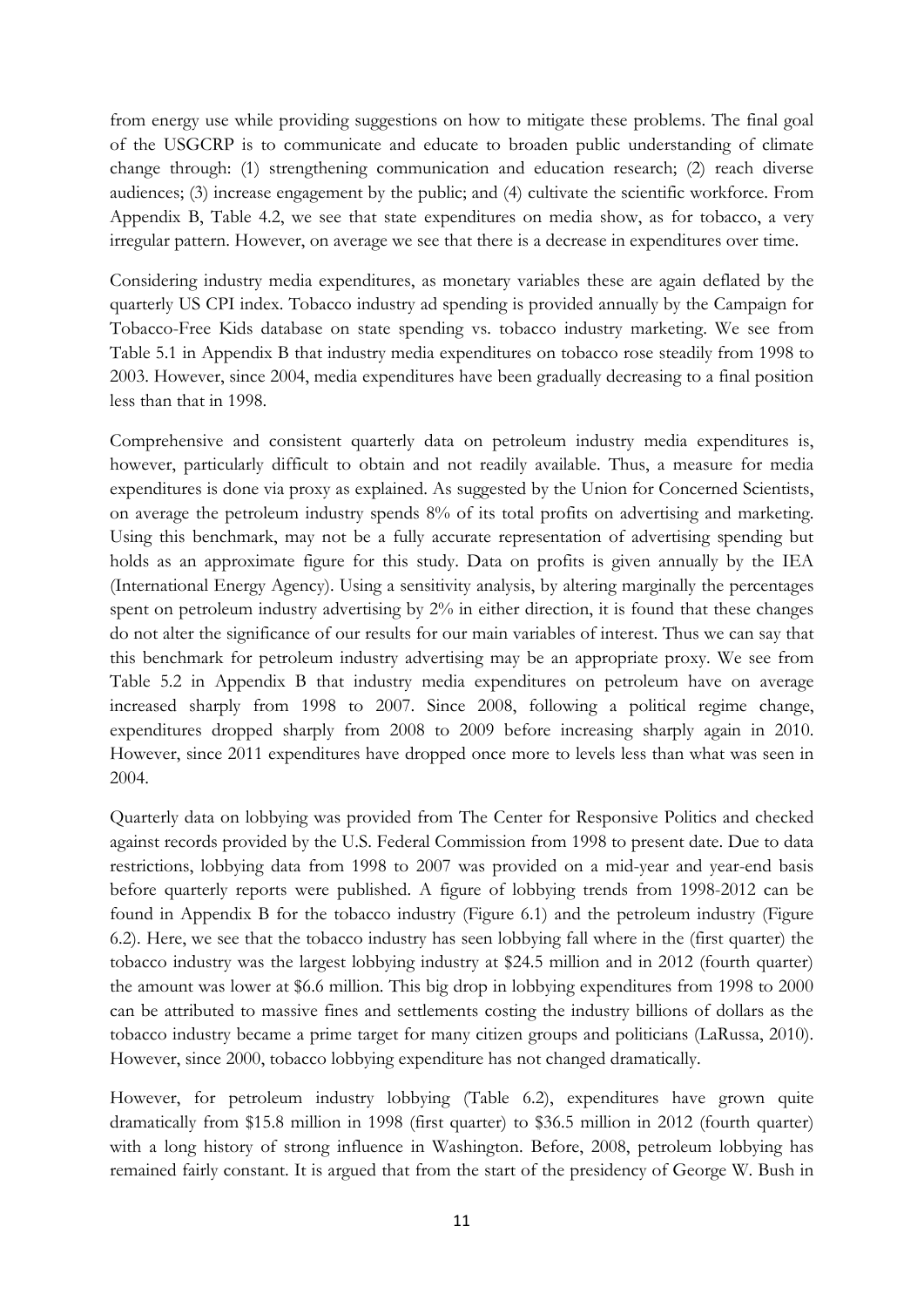2000, policymakers have oft sided with and been lobbied by the petroleum industry where a considerable number of groups ranging from journalists, scientists, federal policymakers and advocacy organizations have viewed the Bush administration as hostile to climate policy (Dunlap and McCright, 2008). As stated by Lee *et al.* (2001), within the first two months of Bush's presidency, he announced that his administration would not support regulation of carbon dioxide or pursue ratification of the Kyoto Treaty. Furthermore it was illuminated in June 2005 by Andrew Revkin of the New York Times that Philip Cooney, a lawyer and lobbyist for the American petroleum industry, was tapped by the Bush administration as head of the climate unit of the White House Council on Environmental Quality. Following this, he has been reported to have made a number of word changes to summaries of scientific documents to exaggerate its scientific uncertainties and remove definitive statements on the known impacts of global warming before resigning and taking a job with Exxon-Mobil (Gelbspan, 2004).

### 4. Results

This section details the results from estimation of our empirical model described in Section 3. The key point of this analysis is to estimate the effects of state vs. industry responses on quarterly per capita consumption. To determine whether we may proceed with the Vector Error Correction Model (VECM) approach, we first conduct a stationarity test as detailed in the Methodology section through the Augmented Dicky-Fuller (ADF) test. Results from the ADF test for cigarettes and petroleum are presented in Appendix C, Table 1:

As shown in Table 1, for cigarettes we may reject the null hypothesis of a unit root at the 1% level for price and lobbying. For petroleum we may reject the null hypothesis of a unit root at the 1% level for consumption and lobbying. However it is clear from Table 1 that we may reject the null for all variables at their first differences at the 1% significance level for both cigarettes and petroleum. This implies that all variables are integrated at I(1), except price and lobbying in the case of cigarettes that are  $I(0)$  as well as consumption and lobbying for motor fuel that are  $I(0)$ .

Next to determine the optimal number of lags, the selection order criteria is also calculated through the Final Prediction Error (FPE), Akaike's Information Criterion (AIC) and the Hannan and Quinn Information Criterion (HQIC) and Schwarz's Bayesian Information Criterion (SBIC). An advantage of the AIC specification is that it is asymptotically normal in selection the model with the least mean squared error (Yang, 2005). The advantage of the SBIC specification is that it is better suited for quarterly data with a sample size of fewer than 120 quarters with a greater power of estimation (Sheppard, 2010). To determine the optimal number of lags we look for what is the number of lags commonly specified by the majority of the specification tests. Results for the lag-order selection criterion are presented in Appendix C, Table 2.1 for Cigarettes and Table 2.2 for Petroleum. From these results, significance is achieved at lags of order 4. Thus, we proceed with further tests with lags (4) despite results from the SBIC specification which has significance at order 1.

Next, we conduct cointegration tests, as described in Section 3 (though the Johansen test for cointegration). Results are shown in Appendix D for cigarettes (Table 1.1) and petroleum (Table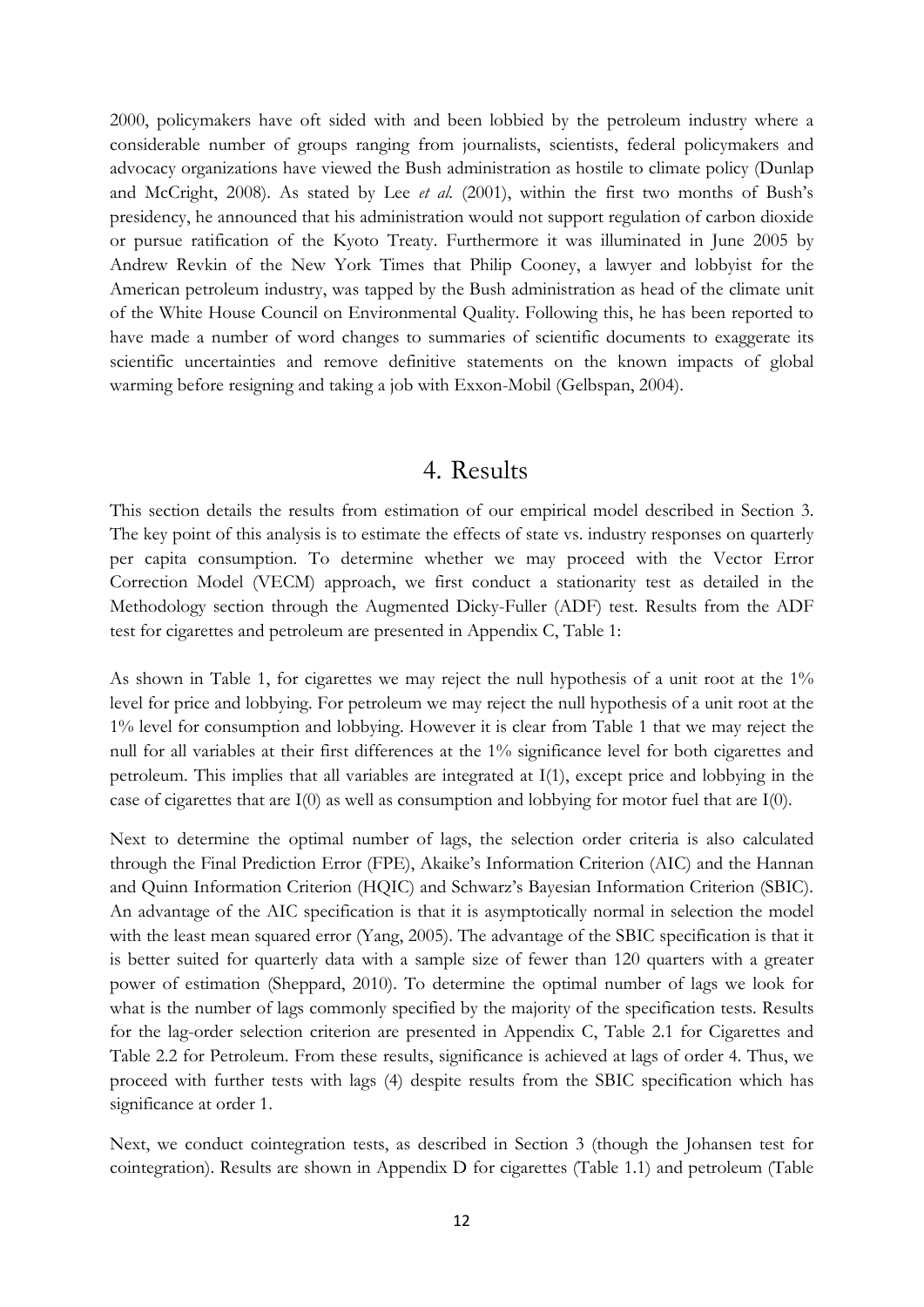1.2) to determine the rank, or number of cointegrating equations. Here the first null hypothesis is that there exists no cointegration among the variables  $(H_0: r = 0)$ . If this is rejected we repeat for  $H_0: r = 1$ . The process is continued until we cannot reject the null hypothesis at a certain rank; at this point, that value of *r* is the commonly-used estimate for the number of cointegrating relationships. From Table 2a, for cigarettes,  $H_0: r = 1$  is not rejected at the 5% critical value  $(22.9273 < 29.68)$ . This implies that the trace statistic result does not reject the null hypothesis that the variables of interest are not cointegrated. The final number of cointegrating equations with four lags (as specified earlier) is equal to one. The same result is seen for petroleum where  $H_0: r = 1$  is not rejected at the 5% critical value (21.2544 < 29.68). This implies the presence of cointegration for at least one vector among the variables for both cigarettes and petroleum. Thus, we may use the VECM model approach for estimation.

As we have seen the presence of cointegration between our variables, this suggests a long-run relationship among the variables of interest. Below, results for the VECM estimations can be seen for cigarettes (Table 1) and petroleum (Table 2). As our focus is on the long-run effects, we do not consider the short term variables, but rather the long-run elasticities. All variables are in logarithmic form within the VECM model. In order to get one set of results, as said in the methodology, separate equations for the variables in the system of equations are normalized on consumption (the dependent variable) to get the cointegrating vector. In these tables, the coefficients can be seen as long-run coefficients together with a constant tern as denoted by " $_{\rm cons}$ ".

#### **Table 1:** Vector Error Correction Model - Cigarettes

| Equation          | Parameters   |            | Chi <sub>2</sub> |                     | $P > \text{chi2}$ |                      |  |
|-------------------|--------------|------------|------------------|---------------------|-------------------|----------------------|--|
| $\mathsf{\_}$ ce1 | 7            |            | 1910.305         |                     | 0.0000            |                      |  |
|                   |              |            |                  |                     |                   |                      |  |
| <b>Beta</b>       | Coeff.       | Std. Error | z                | P ><br>$\mathbf{z}$ |                   | [95% Conf. Interval] |  |
| C                 |              | $\bullet$  | $\bullet$        | $\bullet$           | $\bullet$         | $\bullet$            |  |
| P                 | 0.1179       | 0.0916     | 1.29             | 0.198               | $-0.0615$         | 0.2974               |  |
| T                 | 0.1077       | 0.0708     | 1.52             | 0.128               | $-0.0311$         | 0.2466               |  |
| <b>GM</b>         | 0.0428       | 0.0382     | 1.12             | 0.263               | $-0.0321$         | 0.1178               |  |
| <b>IM</b>         | $-0.4706***$ | 0.0388     | $-12.12$         | 0.000               | $-0.5467$         | $-0.3945$            |  |
| <b>LOB</b>        | $0.1840***$  | 0.0384     | 4.79             | 0.000               | 0.1088            | 0.2592               |  |
| GDP               | 0.1731       | 0.1872     | 0.92             | 0.355               | $-0.1939$         | 0.5400               |  |
| cons              | $-18.0961$   |            | $\bullet$        |                     |                   |                      |  |

Cointegrating equations:

*\*\*\*, \*\*, \*: Significant at the 1%, 5% and 10% levels respectively*

In Table 1, for cigarettes, we can see that the variables for producer price (P), taxation (T), government media expenditure (GM), and income (GDP) are not significant in our analysis. However, there appears that there is significance for industrial media expenditure (IM) and industrial lobbying expenditure (LOB), both at the 1% level. A unique result of this study is that industrial media expenditure is not of the expected sign. Here an increase in industrial media expenditure of 1% is associated with a fall in consumption at -0.471%. However, lobbying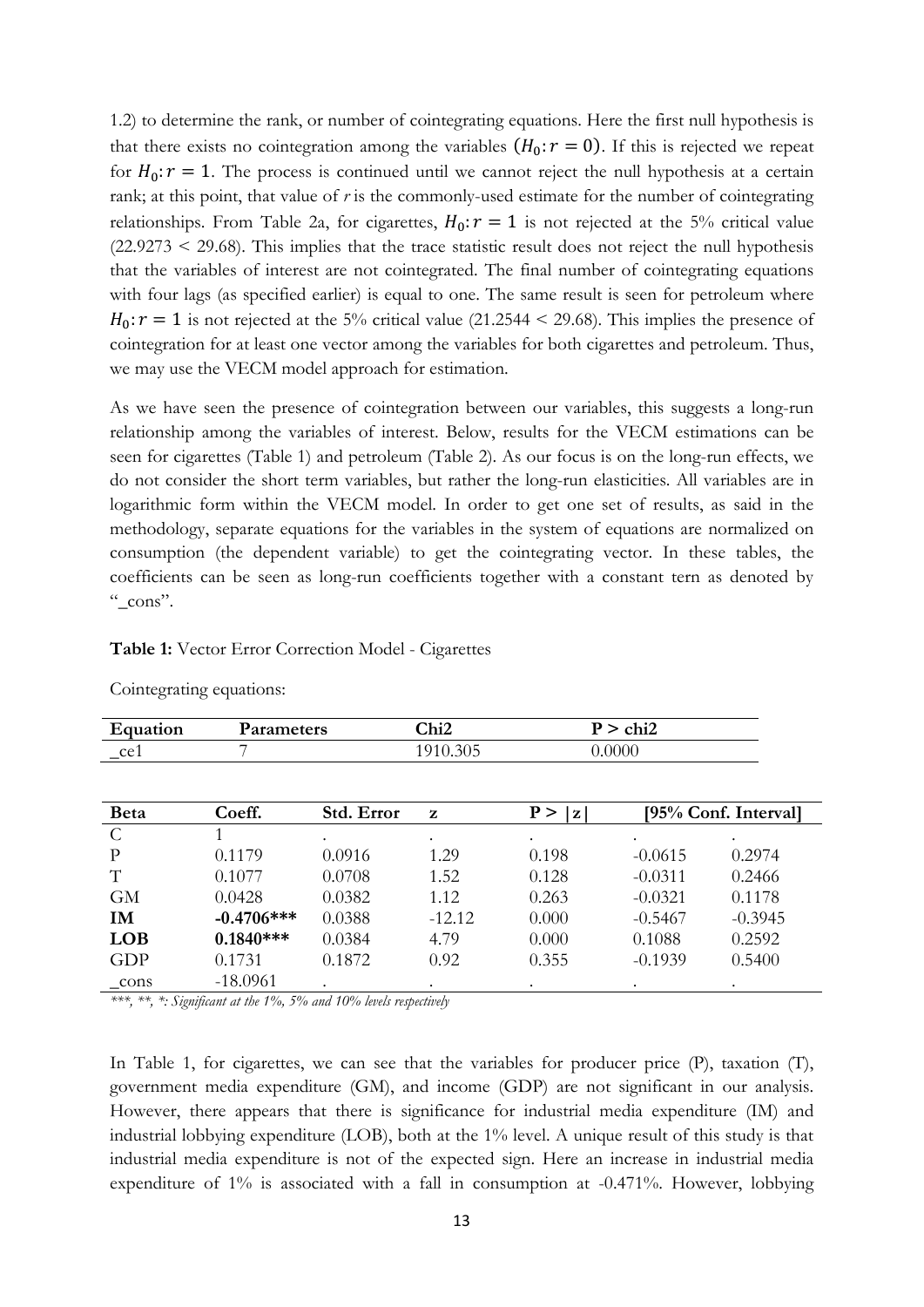expenditure is of the expected sign where a 1% increase in lobbying expenditure is likely to be followed by an increase in consumption by 0.184%.

**Table 2:** Vector Error Correction Model - Petroleum

| Equation         | Parameters   |            | Chi <sub>2</sub> | $P >$ chi2          |                      |           |
|------------------|--------------|------------|------------------|---------------------|----------------------|-----------|
| $\mathsf{\_}ce1$ | 0            |            | 392.2281         | 0.0000              |                      |           |
|                  |              |            |                  |                     |                      |           |
| <b>Beta</b>      | Coeff.       | Std. Error | $\mathbf{z}$     | P ><br>$\mathbf{z}$ | [95% Conf. Interval] |           |
| $\mathcal{C}$    |              |            |                  |                     |                      |           |
| P                | $-0.1667*$   | 0.0969     | $-1.72$          | 0.086               | $-0.3566$            | 0.0233    |
| T                | $-0.6242$    | 1.6754     | $-0.37$          | 0.709               | $-3.9080$            | 2.6596    |
| <b>GM</b>        | $-0.5227***$ | 0.0783     | $-6.68$          | 0.000               | $-0.6761$            | $-0.3693$ |
| IM               | 0.0162       | 0.0468     | 0.35             | 0.728               | $-0.0754$            | 0.1079    |
| <b>LOB</b>       | $0.4803***$  | 0.0534     | 9.00             | 0.000               | 0.3757               | 0.5849    |
| GDP              | 0.5281       | 0.3572     | 1.48             | 0.139               | $-0.1720$            | 1.2282    |
| cons             | $-10.4149$   |            |                  |                     |                      |           |

Cointegrating equations:

*\*\*\*, \*\*, \*: Significant at the 1%, 5% and 10% levels respectively*

For petroleum, in Table 2, we see that government media expenditure (GM) and industrial lobbying expenditure (LOB) is significant at the 1% significance level. Producer prices (P) is also significant but at the 10% level. Unlike the results obtained for cigarettes, all coefficient values seem to be of expected sign. For an example, a 1% increase in price and government media expenditure would be likely to be followed by a decrease in consumption of -0.167% and - 0.523%, respectively. However, a 1% increase in industrial lobbying expenditure would likely be followed by an increase in consumption of 0.480%.

Following estimation, it is appropriate to test for stability of the time series. This is appropriate where small changes in the time series lead to less amounts of variation within the analysis. From this, small changes in the variables will lead towards equilibrium and not away from it. Generally, model instability makes it very difficult to interpret regression results. To accomplish this, we employ an eigenvalue stability condition test in our vector error-correction model as developed by Engel and Granger (1987). A graph and is produced for roots of the companion matrix, as shown in Appendix E for cigarettes and petroleum in Figure 1.1 and Figure 1.2, respectively. Points that fall within the confidence bounds of the eigenvalue stability condition are considered stable where points outside are considered unstable. As we can see below, all variables fall within the confidence bounds and thus the model can be deemed stable. As model stability is equivalent to parameter stability, this implies that the model employed is invariant to possible policy interventions or "regime shift". Stability assumes a satisfactory degree of locally optimal power and a low probability of model misspecification (Hansen, 1992).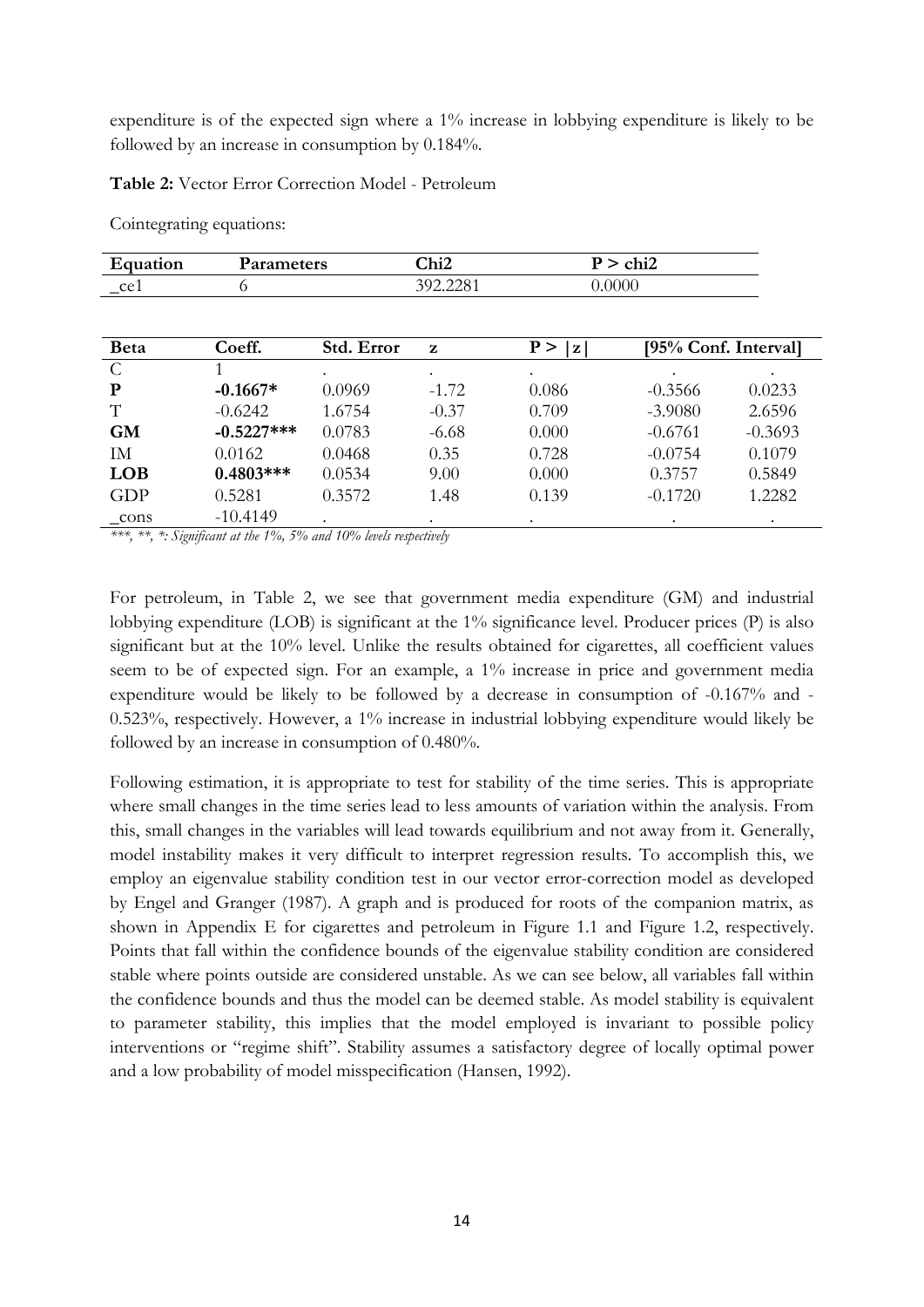## 5. Conclusion

From the results presented, we are hence able to see clear policy recommendations for the state in order to counter the tobacco and petroleum industries for incentivizing sustained decreases in consumption. For cigarette and petroleum consumption, we have seen that through a lack of significant results, taxation has not been as effective, as hoped for, as a policy lever to affect the budget constraint of the consumer. While we still achieve a negative effect from price and tax effects in our model for petroleum, a slight positive result is achieved on cigarette consumption. This may indicate to us that the consumers may be more responsive to price changes on petroleum products. On the other hand, addictiveness may play a big role in cigarette demand. Overall, these results may indicate to us that taxation may not be as effective as the other variables in influencing consumption behavior. Taxation, however, does hold a negative effect and despite these results, this does not mean that decision makers should abandon or decrease the level of taxation as taxation still has an effect on consumption as a vital policy lever.

Furthermore, direct communication through government media campaigns seems to have different results for cigarettes and petroleum. Government media campaigns on cigarettes are not significant in result and hold a slight positive value on consumption. Whilst this may be the case, it is still vital for the state to increase media advertisements where industry media spending has outnumbered state spending. As industrial media spending has increased, this may have shrunk the state's market share in communication. This seems to contradict the results from Hu *et al.* (2005a) during the timeline of 1980-1993. This may indicate that there should be a renewed focus on media spending alongside education to further the impacts from media expenditure.

For government media campaigns on petroleum, however, we do find significant results in the expected negative direction on consumption. Furthermore this elasticity value (-0.523%) is highest among the variables considered which implies that this form of communication has been successful in communicating messages to the consumer. This would indicate that the research campaign, the USGCRP, has been a valuable policy tool in communicating the effects of overconsumption of petroleum on the environment. This would be an encouraging sign that the public does seem to react to messages of climate change and pollution, which has been a course of great debate regarding the relevancy of the USGCRP. Hence, a policy recommendation would be an extension of funding into the program and an expansion of the program across the country.

Contrasting results are also found regarding industrial media expenditures. For tobacco, we see that a negatively significant effect is found from media advertisements on consumption. This is not the expected sign we would expect where it appears that the public may be resistant to messages from the tobacco industry. Reasons for this might be that there may be potential backlashes of advertising where such advertisements may be read by children. Also, the effect of increasing media expenditure isn't resonating in the consumer's information set as it has previously. This may be encouraging that, although no significant result was found through state advertising expenditures, industry media campaigns have not only failed to eat into the state's market for consumer knowledge but also seems to have the opposite effect intended.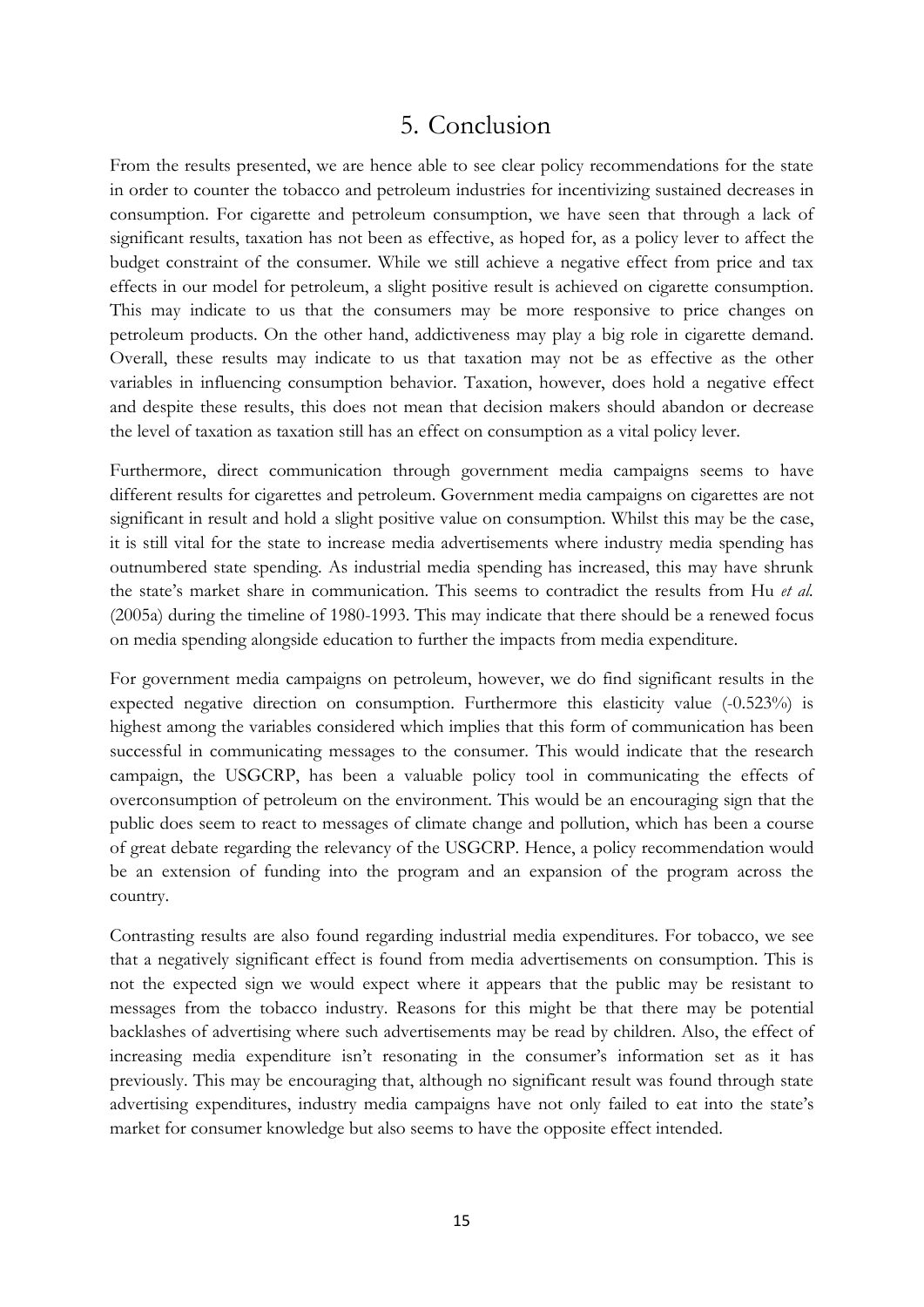Considering industrial media expenditure for petroleum, a positive result on consumption was seen but at an insignificant level which shoes that the industry's attempt to display themselves in a socially responsible light (i.e. through "greener methods" and with greater safety controls to prevent oil spills) has not appeared to resonate with the public. Coupled with significant results from state media expenditures in the expected direction, this appears to a good result for the state where policy for direct communication has been effective.

Finally, for industrial lobbying expenditures on tobacco, we see a consistent statistically significant positive effect on consumption. This seems to be a surprising result for tobacco and a worrying outcome as this indicates that lobbying has resonated largely with the public. Also, industrial influence via the political channel has not been negatively affected which contradicts earlier assertions (Givel and Glantz, 2001; Ahrens *et al.*, 2011) on the scope of the tobacco lobby's influence where because of the poor public image the lobby holds, tobacco lobbying may not be largely effective. While many policymakers may seek to hold high public credibility and pursue anti-tobacco policies due to increasing information regarding the negative effect from smoking, the threat to the economy and public health cannot be overstated. A policy suggestion may be greater efforts to counter the influence of tobacco lobbyists in Washington.

Petroleum industry lobbying also holds a statistically significant positive effect on consumption whereby with campaigning through the government, these messages seem to resonate with the public. This furthermore confirms literature that petroleum lobbying has positive effects on consumption (see, e.g., Kolk and Levy, 2001; Gelbspan, 2004; Kolk and Pinkse, 2007). This appears to be a discouraging result where, despite increased goals by the current Obama administration to reduce greenhouse gas emissions by  $17\%$  by  $2020^{13}$ , progress has been quite slow. Climate change denialism still appears to be a rampant problem in the U.S. Congress<sup>14</sup>, where 161 elected officials from the  $113<sup>th</sup>$  Congress (Jan-June 2013) have taken in over \$54 million from the fossil fuel industry to vote against 'green policies' despite an overwhelming scientific consensus on the environmental and financial impacts of climate change<sup>[15](#page-16-2)</sup> (Germain *et al.*, 2013; Spross, 2013). Furthermore, so-called 'attacks on the petroleum and oil industries' have been referred to as hurting U.S. jobs and against free market principles. This also may have had an impact over time on the effectiveness of state media campaigns to educate and inform the public where a growing proportion of the voting public also see media coverage as being exaggerated (Dunlap and McCright, 2008). These implications stress the importance of maintaining the stock of information to the public on the effects of climate change through media spending and the need to counter petroleum industry lobbying. Alternatively, the government may consider stricter legislation (e.g. spending limits) on lobbyists to curb influence.

<span id="page-16-1"></span><span id="page-16-0"></span><sup>&</sup>lt;sup>13</sup> World Resources Institute, http://www.wri.org/project/us-climate-action<br><sup>14</sup> Especially among the Republican Party where 90% of Republicans in the U.S. Congress deny climate change<br><sup>15</sup> The United States in 2012 suff

<span id="page-16-2"></span>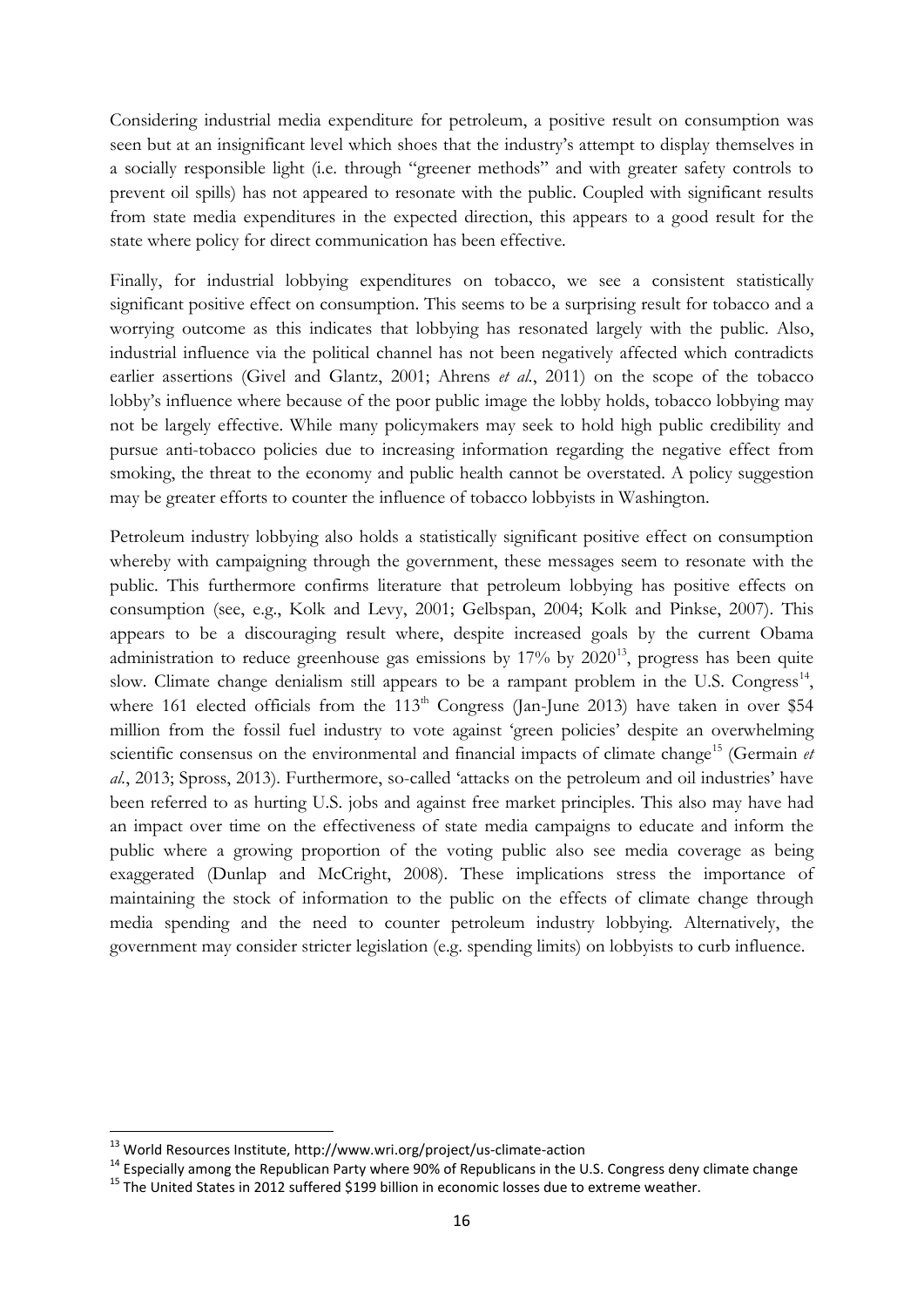## References

- AHRENS, D., JONES, N., PFISTER, K. & REMINGTON, P.L. (2011) "An Analysis of Lobbying Activity on Tobacco Issues in the Washington Legislature", *Wisconsin Medical Journal*, 110(2), pp. 74-77
- BALTAGI, B.H. & LEVIN, D. (1986) "Estimating Dynamic Demand for Cigarettes Using Panel Data: The Effects of Bootlegging, Taxation and Advertising Reconsidered", *Review of Economics and Statistics*, 8(1), pp. 148-155
- BEGAY, M., TREVOR, M. & GLANTZ, S. (1993) "The Tobacco Industry, State Politics, and Tobacco Education in California", *American Journal of Public Health*, 83(9), pp. 1214-1221
- BROCK, W.A. & MAGEE, S.P. (1978) "The Economics of Special Interest Politics: The Case of the Tariff", *American Economic Review*, 68(2), pp. 246-250
- BROWNELL, K.D. & WARNER, K.E. (2009) "The Perils of Ignoring History: Big Tobacco Played Dirty and Millions Died. How Similar is Big Food?", *The Milbank Quarterly*, 87(1), pp. 259-294
- CENTERS FOR DISEASE CONTROL AND PREVENTION (2004) "*Sustaining State Funding for Tobacco Control: The Facts*", CDC Report, Atlanta, GA
- COLMAN, Z. (2012) "*Oil Industry Ramps Up Ad Campaign in Swing States*", [Online] The Hill, Accessed on 2013 Sept 4, Available from: http://thehill.com/blogs/e2-wire/e2 -wire/243631-api-amps-up-ads-in-swing-states
- DAVIDSON, J.E.H., HENDRY, D.F., SRBA, F. & YEO, S. (1978) "Econometric Modelling of the Aggregate Time-Series Relationship Between Consumer's Expenditure and Income in the United Kingdom", *Economics Journal*, 88(1), pp. 661-992
- DUNLAP, R.E. & MCCRIGHT, A.M. (2008) "A Widening Gap: Republican and Democratic Views on Climate Change", *Environment: Science and Policy for Sustainable Development*, 50(5), pp. 26-35
- ENGEL, R.F. & GRANGER, C.W.J. (1987) "Co-integration and Error Correction: Representation, Estimation and Testing", *Econometrica*, 55(1), pp. 251-276
- FRIEND, K. & LEVY, D.T. (2002) "Reductions in Smoking Prevalence and Cigarette Consumption Associated With Mass Media Campaigns", *Health Education Research*, 17(1), pp. 85-98
- GELBSPAN, R. (2004) "*Boiling Point: How Politicians, Big Oil and Coal, Journalists, and Activists Have Fueled the Climate Crisis – and What We Can Do to Avert Disaster*", Basic Books, New York, NY
- GERMAIN, T., KORONOWSKI, R. & SPROSS, J. (2013) "*The Anti-Science Climate Denier Caucus: 113<sup>th</sup> Congress Edition*", Climate Progress [Online], Accessed on 2013 Sept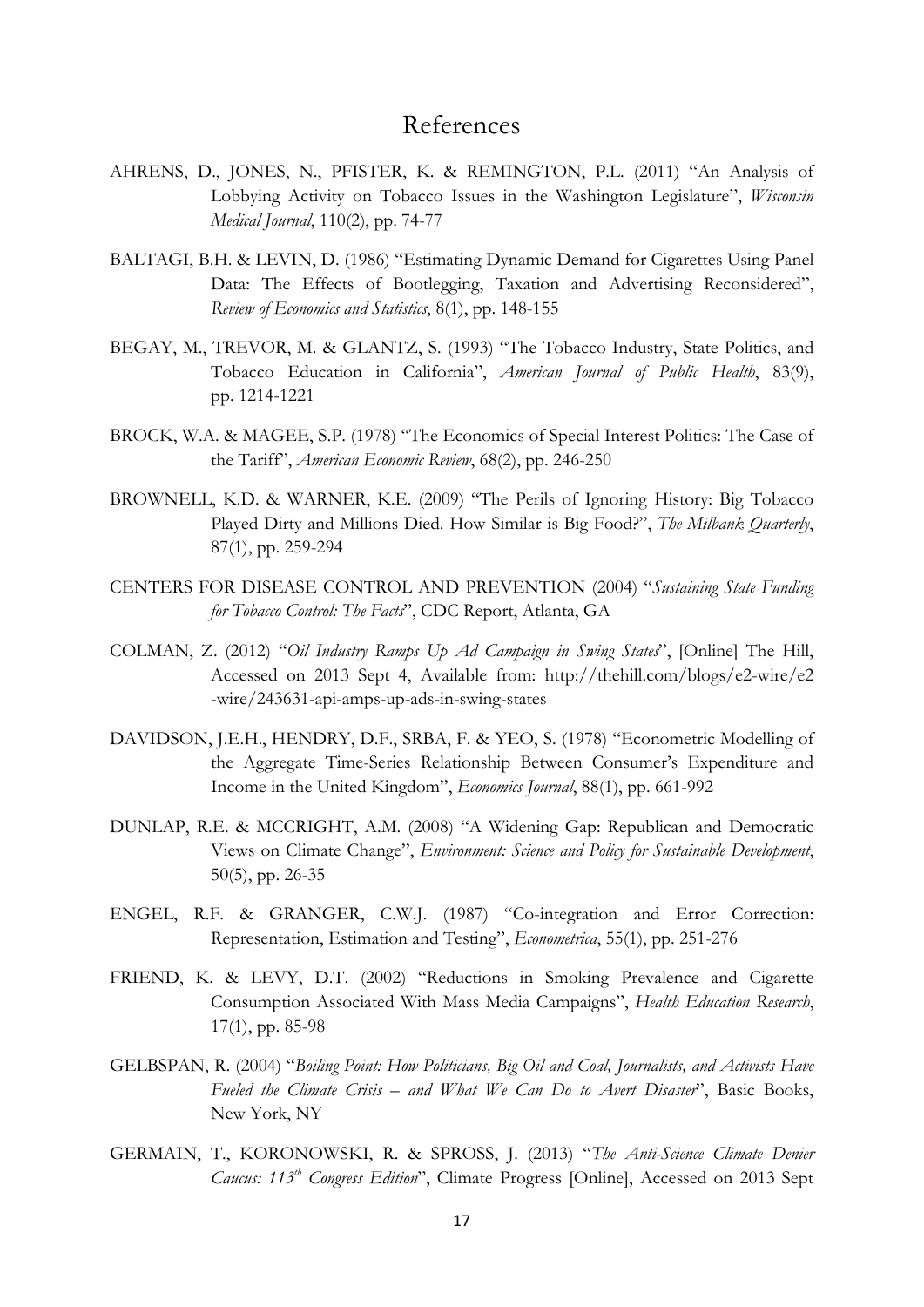16, Available from: http://thinkprogress.org/climate/2013/06/26/2202141/the -anti-science-climate-denier-caucus-113th-congress-edition/

- GIVEL, M.S. & GLANTZ, S.A. (2001) "Tobacco Lobby Political Influence on US State Legislatures in the 1990s", *Tobacco Control*, 10(1), pp. 124-134
- HAMILTON, J.L. (1972) "The Demand for Cigarettes: Advertising, the Health Scare, and the Cigarette Advertising Ban", *Review of Economics and Statistics*, 54(4), pp. 401-411
- HAMILTON, J.D. (1994) "Time Series Analysis", *Econometric Theory*, 11(03), pp. 625-630
- HANSEN, B.E. (1992) "Testing for Parameter Instability in Linear Models", *Journal of Policy Modeling*, 14(4), pp. 517-533
- HENDRY, D.F. & VON UNGERN-STERNBERG, T. (1981) "Liquidity and Inflation Effects on Consumer's Expenditure" in: DEATON, A.S. (ed.) "*Essays in the Theory and Measurement of Consumer's Behavior*", Cambridge University Press, Cambridge
- HMIELOWSKI, J.D., FELDMAN, L., MYERS, T.A., LEISEROWITZ, A. & MAIBACH, E. (2013) "*An Attack on Science? Media Use, Trust in Scientists, and Perceptions of Global Warming*", Public Understanding of Science, DOI: 10.1177/0963662513480091
- HU, T.W., SUNG, H.Y. & KEELER T.E. (1995a) "The State Antismoking Campaign and Industry Response: The Effects of Advertising on Cigarette Consumption in California", *The American Economic Review*, 85(2), pp. 85-90
- HU, T.W., SUNG, H.Y. & KEELER T.E. (1995b) "Reducing Cigarette Consumption in California: Tobacco Taxes vs. an Anti-Smoking Media Campaign", *American Journal of Public Health*, 85(9), pp. 1218-1222
- IBRAHIM, J.K. & GLANTZ, S.A. (1997) "The Rise and Fall of Tobacco Control Media Campaigns, 1967-2006", *American Journal of Public Health*, 97(8), pp. 1383-1396
- JACOBSON, P.D., WASSERMAN, J. & ANDERSON, J.R. (1997) "Historical Overview of Tobacco Legislation and Regulation", *Journal of Social Issues*, 53(1), pp. 75-95
- JOHANSEN, S. (1995) "*Likelihood-Based Inference in Cointegrated Vector Autoregressive Models*", Oxford University Press, Oxford
- KANG, K. (2011) "*Lobbying for Power: A Structural Model of Lobbying in the Energy Sector*", Working Paper, University of Pennsylvania
- KOLK, A. & LEVY, D.L. (2001) "Winds of Change: Corporate Strategy, Climate Change and Oil Multinationals", *European Management Journal*, 19(5), pp. 501-509
- KOLK, A. & PINKSE, J. (2007) "Multinationals' Political Activities on Climate Change", *Business Society*, 46(2), pp. 201-228
- KOLLMAN, K. (1998) "*Outside Lobbying: Public Opinion & Interest Group Strategies*", Princeton University Press, Princeton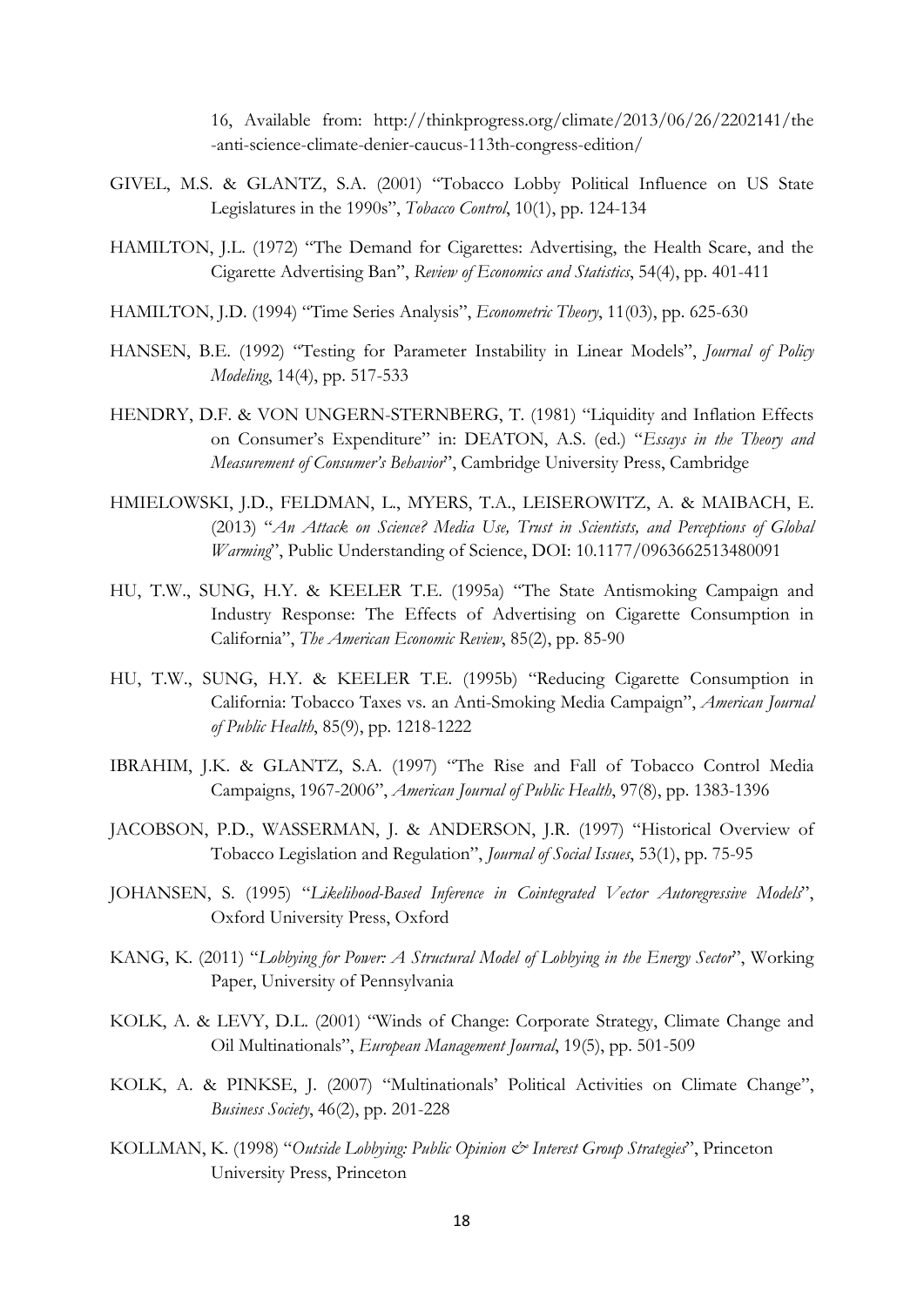- LARUSSA, C. (2010) "Lobbying Tobacco Industry Background", Center for Responsive Politics [Online], Accessed on 2013 Oct 8, Available from: http://www.opensecrets.org/lobby/background.php?id=A02&year=1998
- LEE, H., COCHRAN, V.A. & ROY, M. (2001) "US Domestic Climate Change Policy", *Climate Policy*, 1(3), pp. 381-395
- LEISEROWITZ, A., MAIBACH, E., ROSER-RENOUF, C., FEINBERG, G. & HOWE, P. (2013) "*Climate Change in the American Mind: American's Global Warming Beliefs and Attitudes in April, 2013*", Yale Project on Climate Change Communication Report, New Haven, CT
- LEVY, D.L. & NEWELL, P.J. (2000) "Oceans Apart: Business Responses to Global Environmental Issues in Europe and the United States", *Science and Policy for Sustainable Development*, 42(9), pp. 8-21
- LEVY, D.L. (2005) "*Business and the Evolution of the Climate Regime: The Dynamics of Corporate Strategies*" in: LEVY, D.L. & NEWELL, P.J. (2005) "The Business of Global Environmental Governance", MIT Press, Massachusetts Institute of Technology
- LICARI, M.J. & MEIER, K.J. (2000) "Regulation and Signaling: When a Tax Is Not Just a Tax", *Journal of Politics*, 62(3), pp. 875-885
- LOHMANN, S. (1995) "Information, Access, and Contributions: A Signaling Model of Lobbying", *Public Choice*, 85(1), pp. 267-284
- LÜTKEPOHL, H. (2006) "*New Introduction to Multiple Time Series Analysis*", Springer, New York
- MATHEWSON, G.F. (1972) "A Consumer Theory of Demand for the Media", *The Journal of Business*, 45(2), pp. 212-224
- MCGUINESS, T. & COWLING, K. (1975) "Advertising and the Demand for Cigarettes", *European Economic Review*, 6(3), pp. 311-328
- OTTO, S.L. (2012) "America's Science Problem", *Scientific American*, 307(1), pp. 62-71
- SALMON, M. (1982) "Error Correction Mechanisms", *Economic Journal*, 92(1), pp. 93-129
- SHEPPARD, K. (2010) "*Financial Econometrics Notes*", University of Oxford, Oxford
- SPROSS, J. (2013) "*New Report Shows Remarkable 'Climate Disconnect' in House GOP Voting Record*", Climate Progress [Online], Accessed on 2013 Sept 16, Available from: http://thinkprogress.org/climate/2013/07/09/2275191/new-report-shows -remarkable-climate-disconnect-in-house-gop-voting-record/
- SUTTER, D. (2002) "Advertising and Political Bias in the Media", *American Journal of Economics and Sociology*, 61(3), pp. 725-745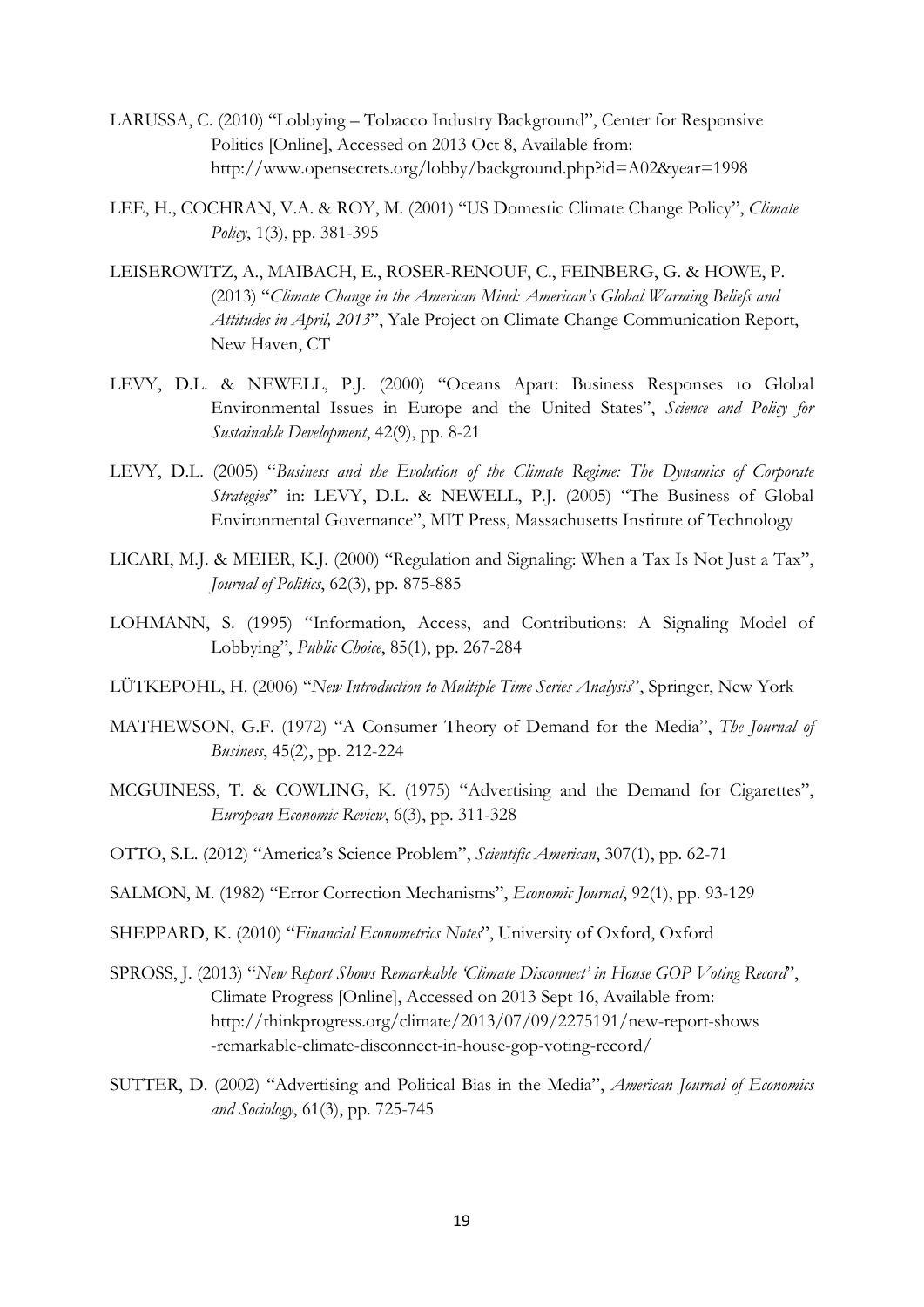- TROCHIM, W.M.K., STILLMAN, F.A., CLARK, P.I. & SCHMITT, C.L. (2003) "Development of a Model of the Tobacco Industry's Interference with Tobacco Control Programmes", *Tobacco Control*, 12(1), pp. 140-147
- VAN DEN HOVE, S., MENESTREL, M.C. & BETTIGNIES, H.C. (2002) "The Oil Industry and Climate Change: Strategies and Ethical Dilemmas", *Climate Change*, (2(1), pp. 3-18
- WARNER, K.E. (1985) "Tobacco Industry Response to Public Health Concern: A Content Analysis of Cigarette Ads", *Health Education Quarterly*, 12(2), pp. 115-127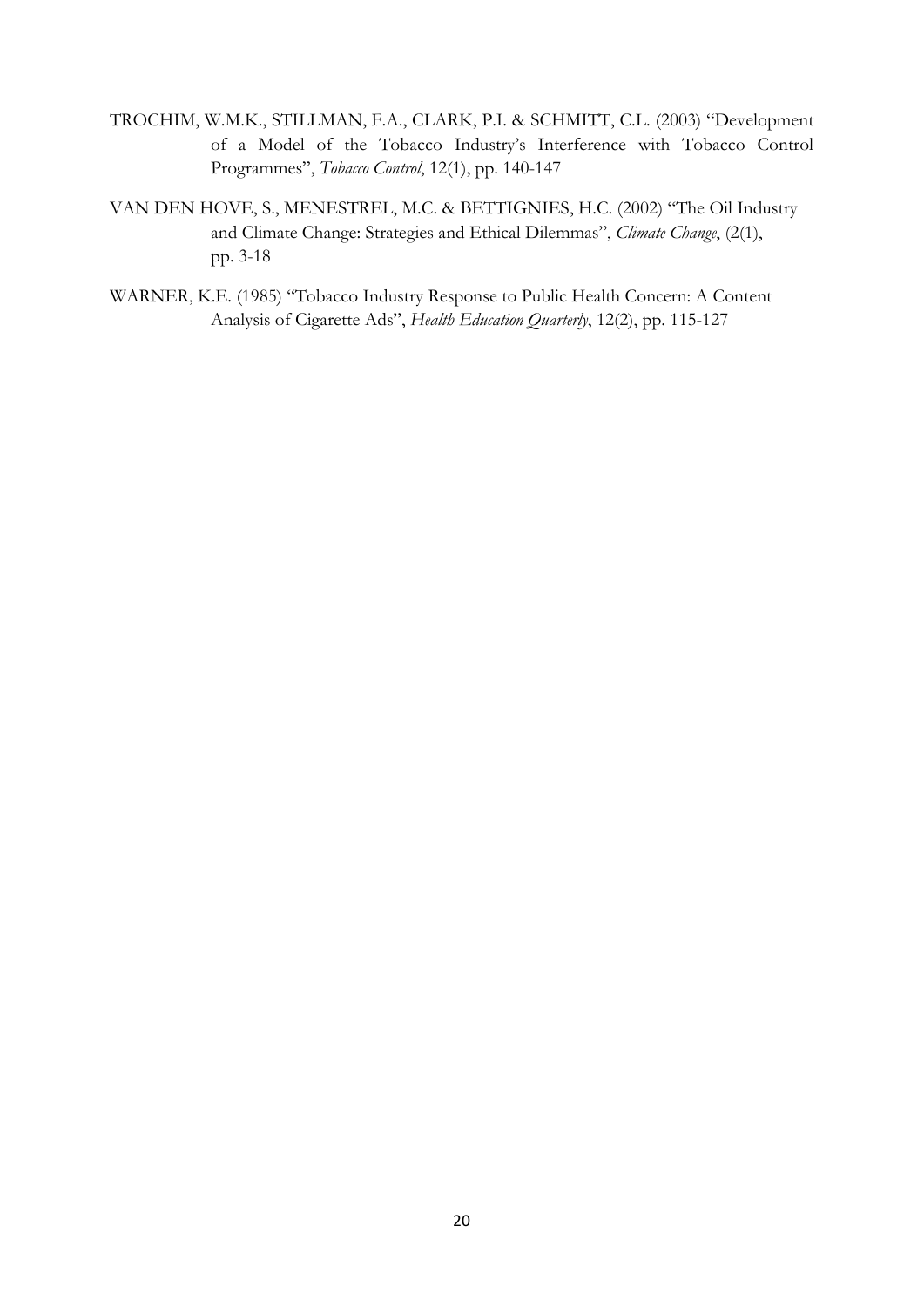## Appendix A

Here, individuals would be of order 0 or 1, such that the K-dimensional *VAR(p)* process given by equation (5) is called cointegrated of rank *r* if:

$$
\Pi := -\big(I_K - A_1 - \dots - A_p\big) \tag{1}
$$

has rank *r*, where  $\Pi$  is denoted as a matrix product  $\alpha \beta'$  with  $\alpha$  and  $\beta$  being of dimension  $(K \times r)$ and of rank  $r$ . The identity matrix is denoted by  $I$ ; Matrix  $\alpha$  is denoted as the loading matrix which measures the average speed of convergence towards the long-run equilibrium. The matrix β is denoted as the cointegration matrix containing a matrix of cointegrating vectors. Thus, the longrun equilibrium relation can be written as:

$$
\beta' y_t = \beta_1 y_{1t} + \dots + \beta_K y_{kt} = 0 \tag{2}
$$

where  $\beta = (\beta_1, ..., \beta_K)'$ . Assuming that the equilibrium relationship between two variables, for example, is given by  $y_{1t} = \beta_1 y_{2t}$ , if changes in  $y_{1t}$  depend on the deviation from this equilibrium, in period  $t - 1$ , we have that:

$$
\Delta y_{1t} = \alpha_1 (y_{1,t-1} - \beta_1 y_{2,t-1}) + u_{1t} \tag{3}
$$

Similarly for the second variable, a similar relationship holds:

$$
\Delta y_{2t} = \alpha_2 (y_{1,t-1} - \beta_1 y_{2,t-1}) + u_{2t} \tag{4}
$$

Thus for a general error correction model, given by previous literature (see, e.g., Davidson *et al.*, 1978; Hendy and von Ungern-Sternberg, 1981; Salmon, 1982),  $\Delta y_{it}$  additionally depends on previous changes in both variables as given by the following model:

$$
\Delta y_{1t} = \alpha_1 (y_{1,t-1} - \beta_1 y_{2,t-1}) + \gamma_{11,1} \Delta y_{1,t-1} + \gamma_{12,1} \Delta y_{2,t-1} + u_{1t}
$$
  
\n
$$
\Delta y_{2t} = \alpha_2 (y_{1,t-1} - \beta_1 y_{2,t-1}) + \gamma_{21,1} \Delta y_{1,t-1} + \gamma_{22,1} \Delta y_{2,t-1} + u_{2t}
$$
\n(5)

Having that all variables are  $I(0)$  or  $I(1)$ , in this case all terms in equation (5) involving  $\Delta y_{it}$  are stable and that  $u_{1t}$  and  $u_{2t}$  are white noise errors which are also stable. Given that  $\Pi$  is denoted as a matrix product  $\alpha \beta'$ , in vector and matrix for and notation, equation (5) can be rewritten as:

$$
\Delta y_t = \alpha \beta' y_{t-1} + \Gamma_1 \Delta y_{t-1} + u_t \tag{6}
$$

where 
$$
y_t := (y_{1t}, y_{2t})'
$$
;  $u_t := (u_{1t}, u_{2t})'$ ;  $\alpha := \begin{bmatrix} \alpha_1 \\ \alpha_2 \end{bmatrix}$ ;  $\beta' := (1, -\beta_1)$ ; and  $\Gamma_1 := \begin{bmatrix} \gamma_{11,1} & \gamma_{12,1} \\ \gamma_{21,1} & \gamma_{22,1} \end{bmatrix}$ .

Overall, the Vector Error Correction Model (VECM) specification is written as:

$$
\Delta y_t = \alpha \beta' y_{t-1} + \Gamma_1 \Delta y_{t-1} + \dots + \Gamma_{\rho-1} \Delta y_{t-\rho+1} + u_t
$$
  
=  $\Pi y_{t-1} + \Gamma_1 \Delta y_{t-1} + \dots + \Gamma_{\rho-1} \Delta y_{t-\rho+1} + u_t$  (7)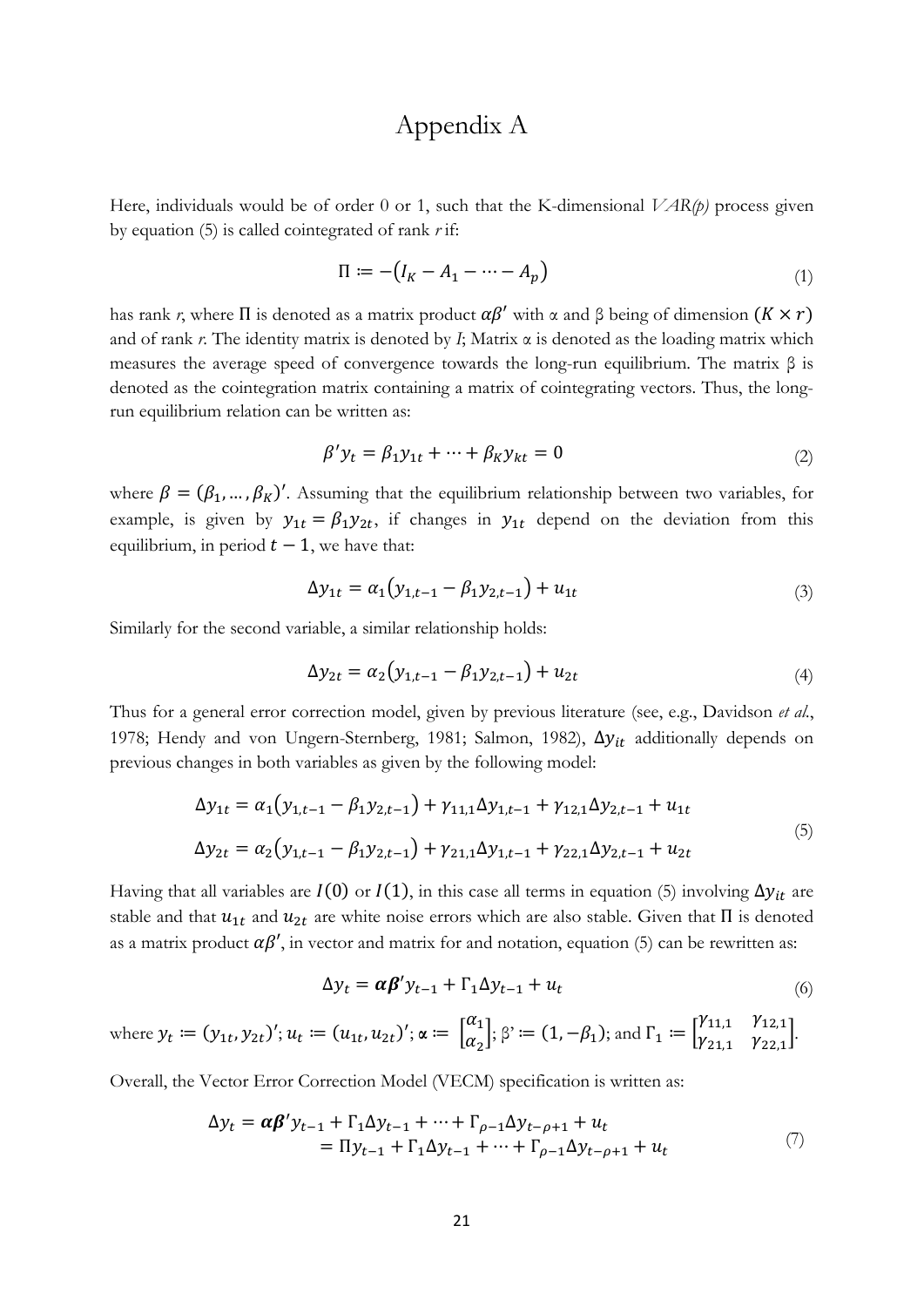## Appendix B





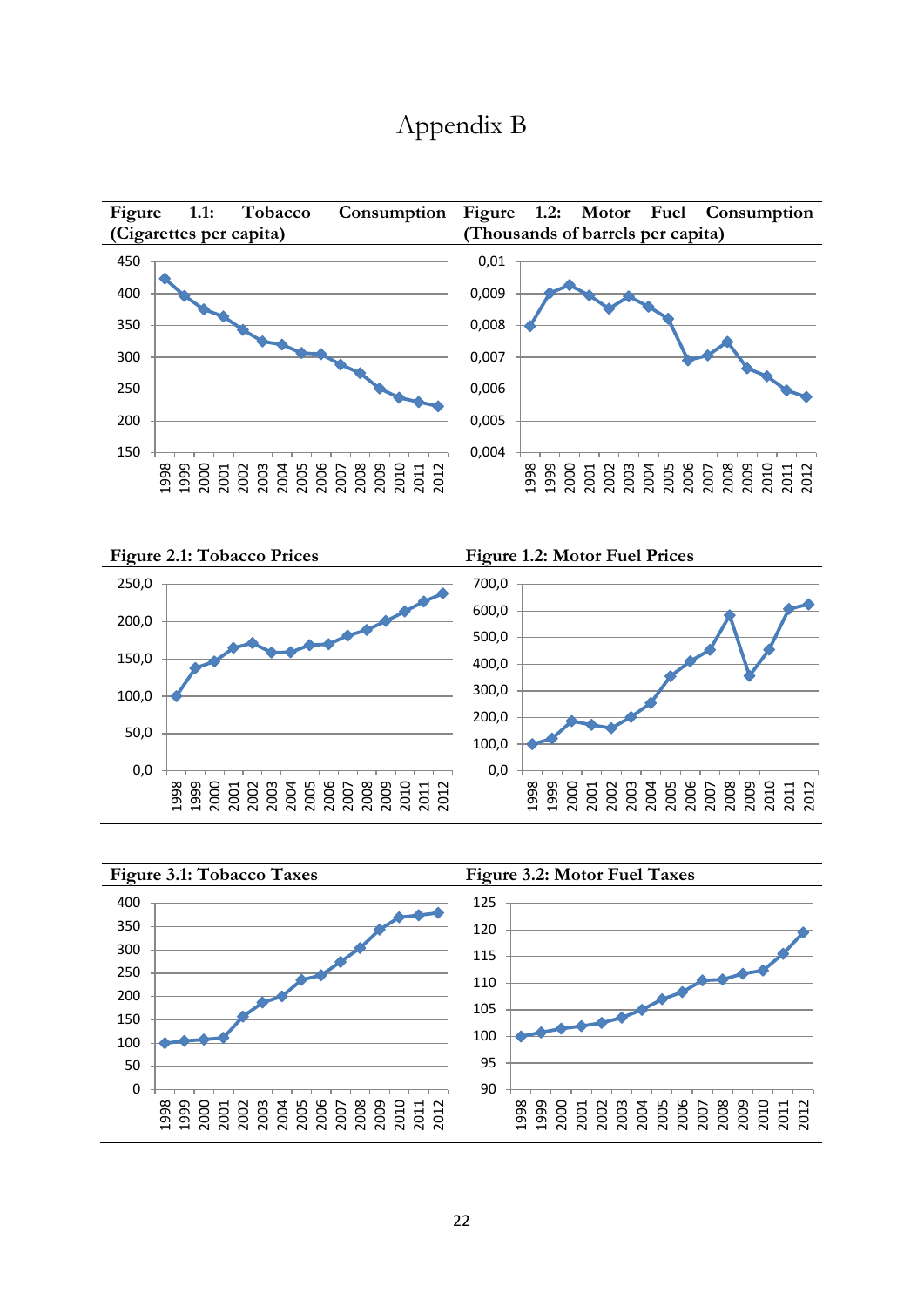



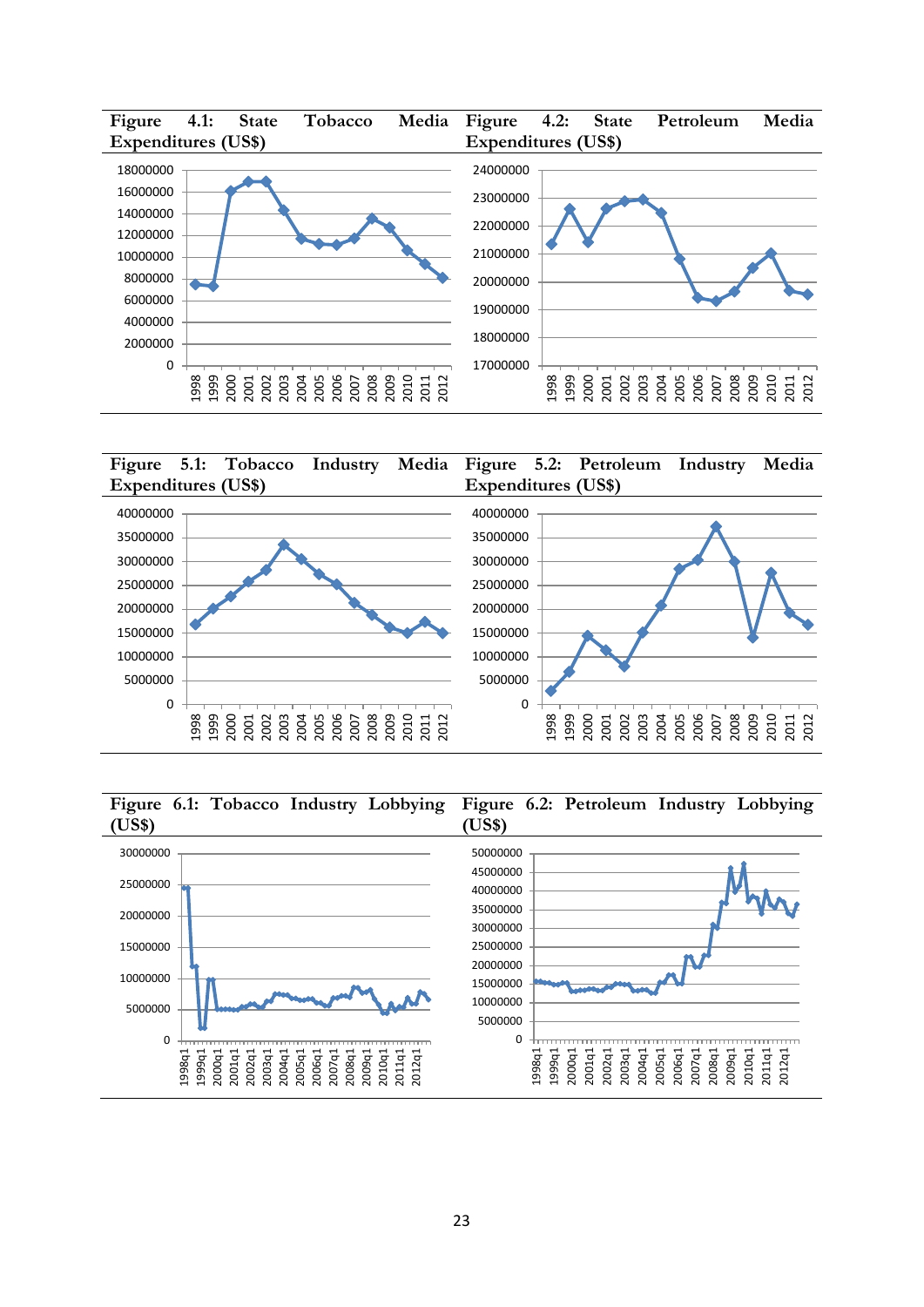# Appendix C

|             | Cigarettes  |                              | Petroleum    |                  |  |  |
|-------------|-------------|------------------------------|--------------|------------------|--|--|
| Variable    | Level       | <b>First difference</b>      | Level        | First difference |  |  |
| <b>CONS</b> | $-1.281$    | $-9.855***$                  | $-4.708$ *** | $-8.278***$      |  |  |
| P           | $-3.884***$ | $-5.143***$                  | $-1.231$     | $-6.056***$      |  |  |
| T           | $-0.846$    | $-8.562***$                  | 0.739        | $-9.089***$      |  |  |
| <b>GM</b>   | $-1.094$    | $-7.564***$                  | $-1.822$     | $-7.288***$      |  |  |
| IM.         | $-0.668$    | $-7.640***$                  | $-2.690$     | $-7.696***$      |  |  |
| <b>LOB</b>  | $-5.100***$ | $-7.607***$                  | $-3.805***$  | $-9.535***$      |  |  |
| GDP         | $-2.810$    | $-4.005***$<br>1 FOI 1 1 1 1 | $-2.810$     | $-4.005***$      |  |  |

**Table 1:** Augmented Dickey-Fuller unit root tests:

*\*\*\*, \*\*: Significant at the 1% and 5% levels respectively*

**Table 2.1:** Selection order criteria - Cigarettes

| Lag              | LL      | LR       | df |       | <b>FPE</b> | AIC-       | <b>HOIC</b> | <b>SBIC</b> |
|------------------|---------|----------|----|-------|------------|------------|-------------|-------------|
| $\left( \right)$ | 263.17  |          |    |       | $2.5e-13$  | $-9149$    | $-9.051$    | $-8.896$    |
|                  | 669.624 | 812.91   | 49 | 0.000 | $7.3e-19$  | $-21.915$  | $-21.130$   | $-19.890*$  |
|                  | 764.413 | 189.58   | 49 | 0.058 | $1.5e-19$  | $-23.551$  | $-22.078$   | $-19.753$   |
| 3                | 816.793 | 104.76   | 49 | 0.000 | $1.7e-19$  | $-23.671$  | $-21.512$   | $-18.102$   |
| $\overline{4}$   | 906.35  | $17912*$ | 49 | 0.000 | $6.3e-20*$ | $-25.120*$ | $-22.273*$  | -17 778     |

**Table 2.2:** Selection Order Criteria – Petroleum

| Lag            | LL      | LR        | df | D     | <b>FPE</b> | AIC.       | <b>HQIC</b> | <b>SBIC</b> |
|----------------|---------|-----------|----|-------|------------|------------|-------------|-------------|
| $\Omega$       | 304.482 |           |    |       | 5.7e-14    | $-10.624$  | $-10.526$   | $-10.371$   |
|                | 665.333 | 7217      | 49 | 0.000 | 8.5e-19    | $-21.762$  | $-20977$    | $-19.737*$  |
|                | 751.578 | 172.49    | 49 | 0.000 | $2.4e-19$  | $-23.092$  | $-21.620*$  | $-19.295$   |
| 3              | 818.960 | 134.76    | 49 | 0.000 | 1.6e-19    | $-23.749$  | $-21.589$   | $-18.179$   |
| $\overline{4}$ | 884.542 | $131.16*$ | 49 | 0.000 | $1.4e-19*$ | $-24.341*$ | $-21494$    | $-16.999$   |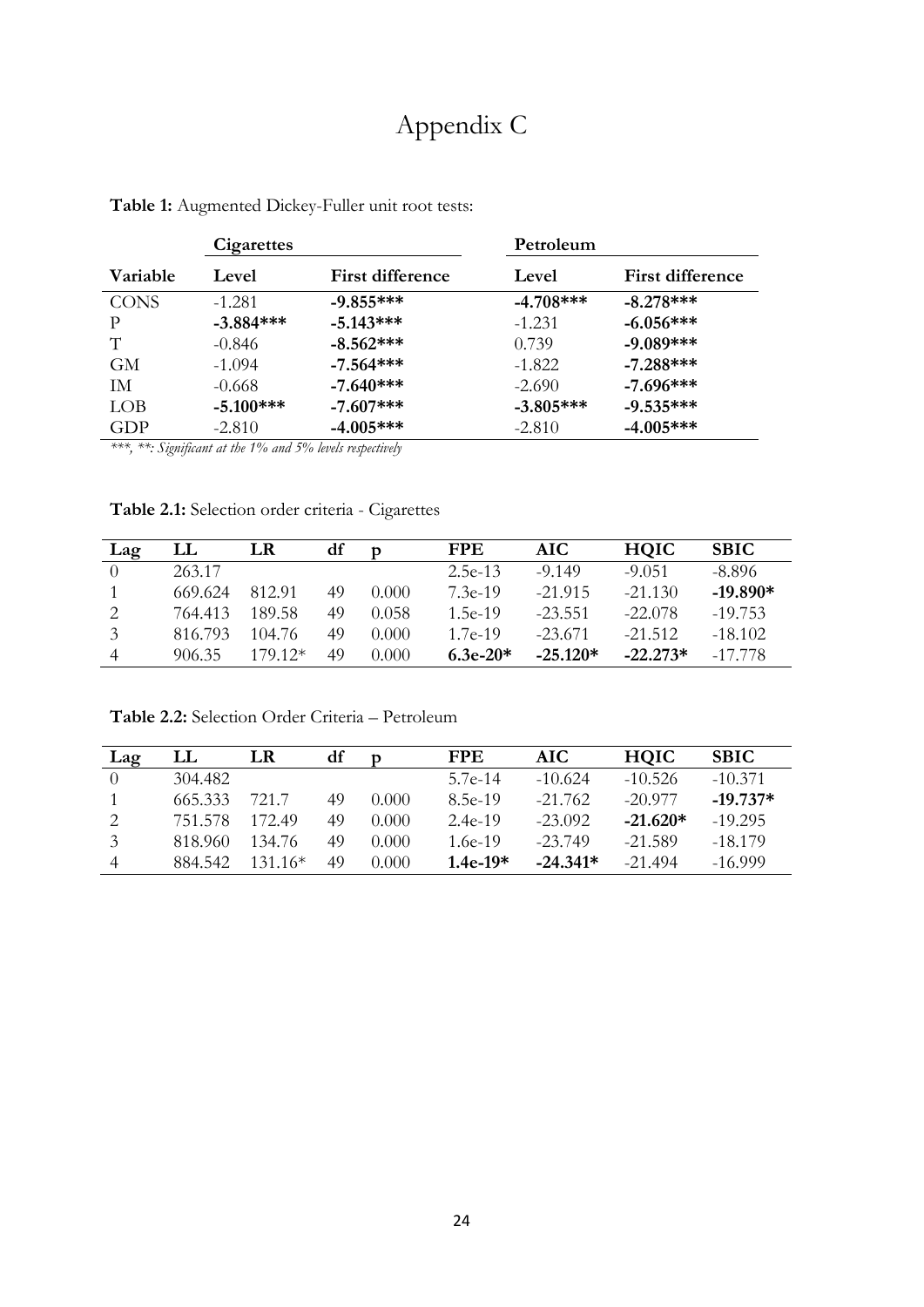# Appendix D

| Maximum<br>Rank | Parameters | - LL        | Eigenvalue | Trace<br>statistic | 5% Critical<br>Value |
|-----------------|------------|-------------|------------|--------------------|----------------------|
|                 | 52         | $-1619.706$ |            | 89.959             | 47.21                |
|                 | 59         | $-1586.191$ | 0.6979     | 22.927*            | 29.68                |
|                 | 64         | $-1575.827$ | 0.3094     | 2.200              | 15.41                |
|                 | 67         | $-1574.742$ | 0.0380     | 0.030              | 3.76                 |
|                 | 68         | $-1574.727$ | 0.0005     |                    |                      |

**Table 1.1:** Johansen test for cointegration – Cigarettes

**Table 1.2:** Johansen test for cointegration – Petroleum

| Maximum<br>Rank | <b>Parameters</b> | LL          | Eigenvalue | Trace<br>statistic | 5% Critical<br>Value |
|-----------------|-------------------|-------------|------------|--------------------|----------------------|
|                 | 52                | $-2285.280$ |            | 54.265             | 47.21                |
|                 | 59                | $-2268.483$ | 0.4511     | $20.670*$          | 29.68                |
|                 | 64                | $-2262.279$ | 0.1987     | 8.262              | 15.41                |
|                 | 67                | $-2259.726$ | 0.0871     | 3.156              | 3.76                 |
|                 | 68                | $-2258.148$ | 0.0548     |                    |                      |